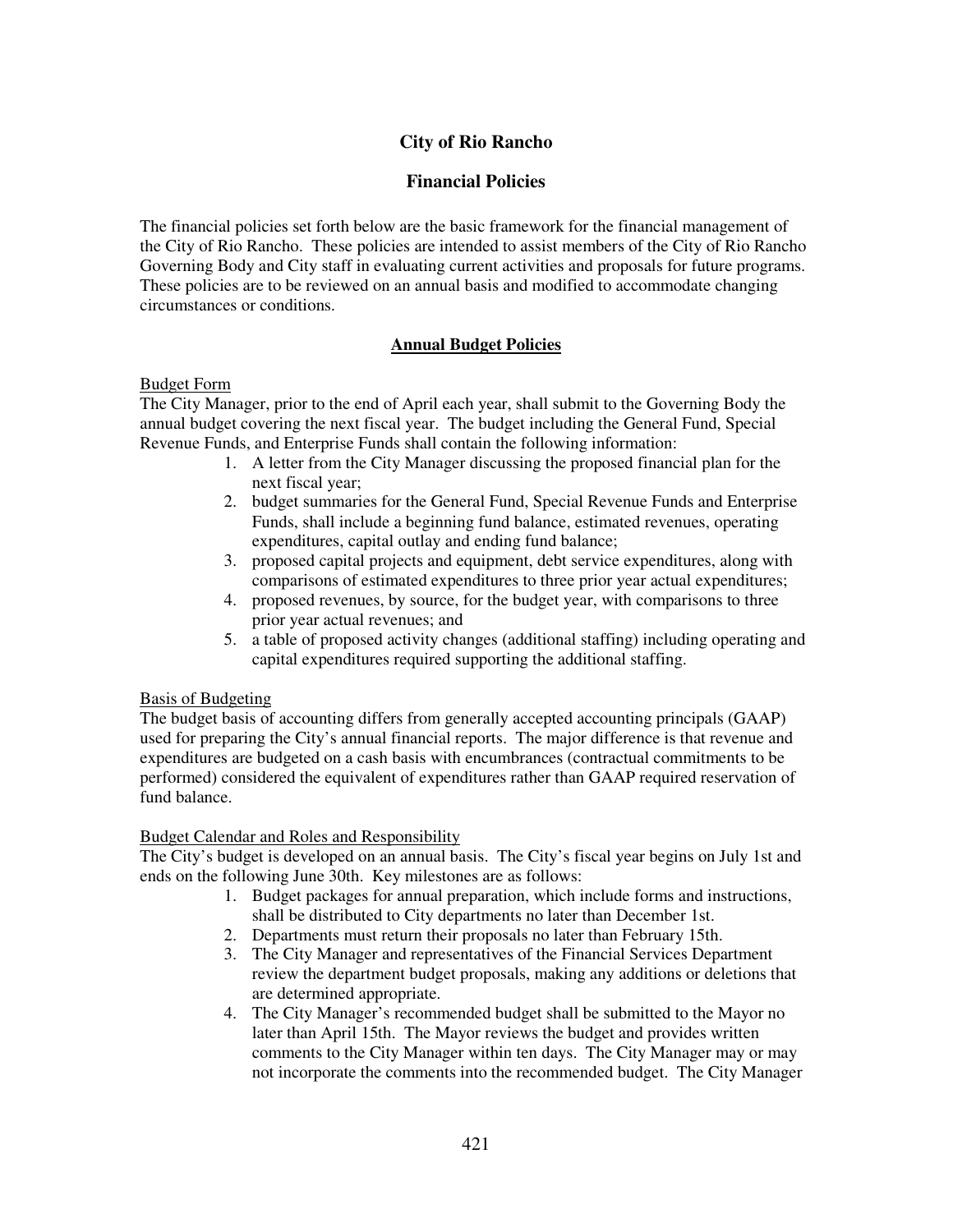must give a written explanation to the Governing Body why any comment or recommendation was not included in the recommended budget.

- 5. The recommended budget must be submitted to the Governing Body no later than the first regularly scheduled meeting in May.
- 6. Following submission of the budget to the Governing Body, multiple budget hearings are scheduled. Two public hearings for citizen comments are held during the month of May. Following adoption by resolution, the budget is submitted by June 1st to the New Mexico Department of Finance and Administration to obtain interim approval.
- 7. At fiscal year-end cash positions are established. After which the Governing Body makes a final review and approves the final budget by resolution.

### Budget Control System

The Financial Services Director is responsible for maintaining a budgetary control system to ensure adherence to the adopted budget. On a quarterly basis, the Financial Services Director will prepare summary reports that compare actual revenues and expenditures to budgeted amounts. These reports are presented to the Governing Body to keep them informed of the City's operating performance. Monthly budget reports are distributed to and reviewed by the City Manager and Department Directors.

One aspect of budget control is the process for approving amendments to the operating budget or budget transfers. These changes to the budget are handled as follows:

- 1. An increase in appropriations require approval by resolution of the Governing Body.
- 2. Any single budget transfer that exceeds \$20,000 requires approval by resolution of the Governing Body.
- 3. The City Manager has authority to approve budget transfers within a cost center not exceeding \$20,000 in the aggregate within a fiscal year.

## Balance Budget Definition

All funds are required to balance. As such, total anticipated revenues must equal the sum of budgeted expenditures for each fund. Revenues are derived from four sources: current revenue charges; increases in existing revenue charges; new revenue sources; and unallocated reserves carried forward from prior years.

#### Performance Measures

Where possible, the City will integrate performance measurement and productivity indicators in the City's published budget document.

## **Revenue Policies**

#### Revenue Diversification and Stabilization

The City will strive to attain a diversified and stable revenue system to shelter it from short-run fluctuations in any one revenue source. However, State of New Mexico statutes force municipalities to rely heavily on gross receipts tax (GRT) as their primary revenue. GRT revenue accounts for nearly 70 percent of most New Mexico municipalities' general fund revenue. Because it is highly influenced by local economic conditions, this revenue tends to be much more volatile than property tax. Property tax accounts for only a small percentage of the City's general fund revenue.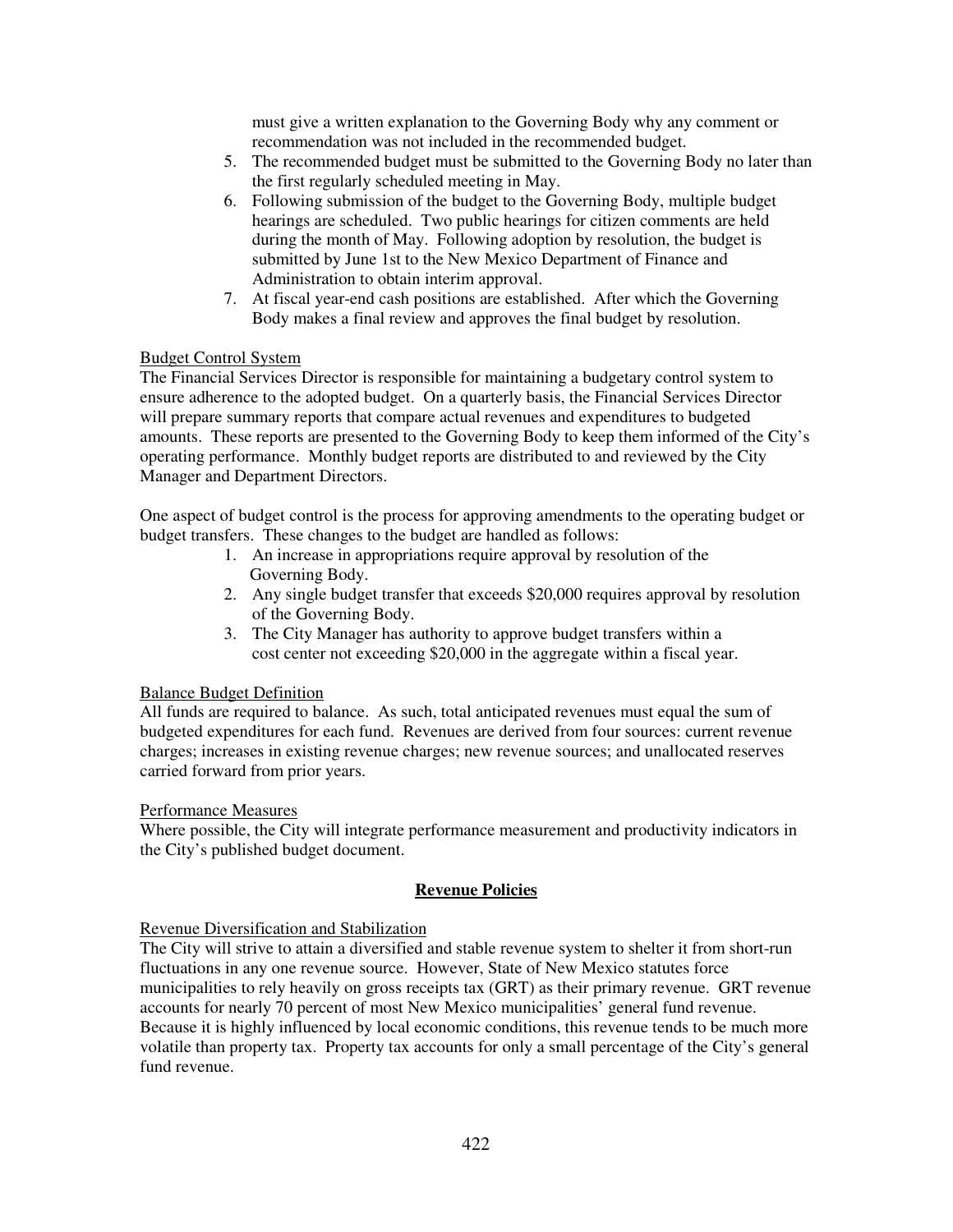To address this inherent volatility, the City will pursue strategies to promote economic development and diversification to strengthen its overall economic base. To this end, the Governing Body adopted a Comprehensive Economic Development Policy.

# One-Time Revenues and Unpredictable Revenues

The City will use one-time or unpredictable revenues for capital expenditures or for expenditures required by the revenue, and not subsidize recurring personnel, operational or maintenance costs.

# New Revenues

For any proposed additional revenue source the following criteria will be considered:

- 1. Community acceptability.
- 2. Competitiveness the revenue or tax burden of the City relative to neighboring communities.
- 3. Diversity the balance of revenue sources that can withstand changes in the business cycle.
- 4. Efficiency the cost of administering a tax or fee should bear a reasonable relation to revenues collected, and any new tax or fee should have minimal effect on private economic decisions.
- 5. Fairness the distribution of the City's revenue burden as measured by ability to pay, the benefits received, or the community's definition of the resident's fair share of the revenue burden.

# Revenue Estimates

In order to maintain a stable level of services, the City shall use a conservative, objective, and analytical approach when preparing revenue estimates. The process shall include analysis of probable economic changes and their impacts on revenues, historical collection rates, and trends in revenues. This approach should reduce the likelihood of actual revenues falling short of budget estimates during the year and should avoid mid-year service reductions.

# **User Fee Cost Recovery Goals**

# Ongoing Review

Fess will be reviewed and updated on an ongoing basis to ensure that they keep pace with changes in the cost-of-living as well as changes in methods or levels of service delivery.

In implementing this goal, a comprehensive analysis of City costs and fees should be made at least every five years. In the interim, fees will be adjusted by annual changes in the Consumer Price Index. Fees may be adjusted during this interim period based on supplemental analysis whenever there have been significant changes in the method, level or cost of service delivery.

## User Fee Cost Recovery Levels

In setting user fees and cost recovery levels, the following factors will be considered:

1. Community-Wide Versus Special Benefit.

The level of user fee cost recovery should consider the *community-wide* versus *special service* nature of the program or activity. The use of general-purpose revenues is appropriate for community-wide services, while user fees are appropriate for services that are of special benefit to easily identified individuals or groups.

2. Service Recipient versus Service Driver.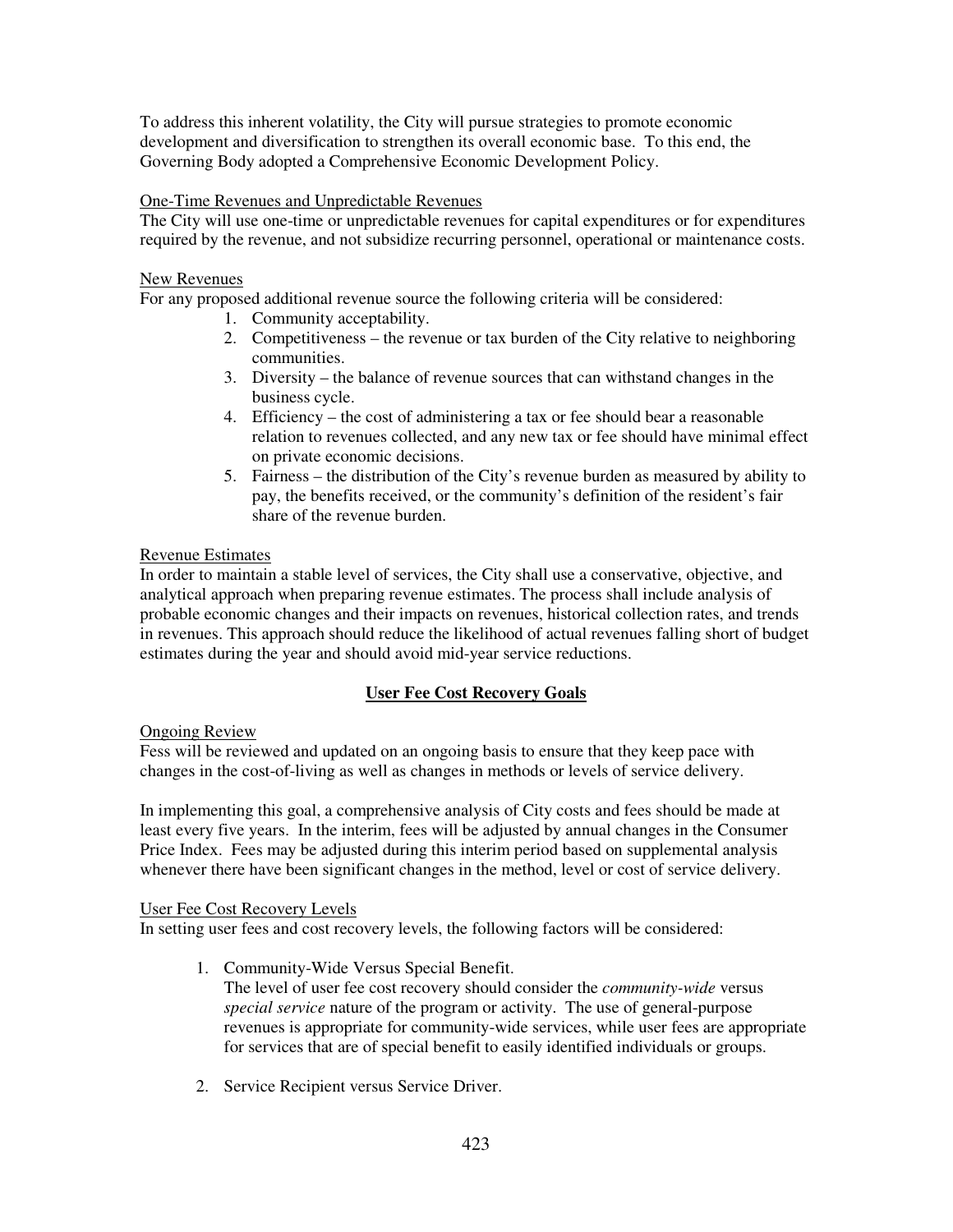After considering community-wide versus special benefit of the service, the concept of *service recipient* versus *service driver* should also be considered. For example, it could be argued that the applicant is not the beneficiary of the City's development review efforts: the community is the primary beneficiary. However, the applicant is the *driver* of development review costs, and as such, cost recovery from the applicant is appropriate.

3. Effect of Pricing on the Demand for Services.

The level of cost recovery and related pricing of services can significantly affect the demand and subsequent level of services provided. At full cost recovery, this has the specific advantage of ensuring that the City is providing services for which there is genuinely a market that is not overly stimulated by artificially low prices. Conversely, high levels of cost recovery will negatively impact the delivery of services to lower income groups. This negative feature is especially pronounced, and works against public policy, if the services are specifically targeted to low income groups.

4. Feasibility of Collection and Recovery. Although it may be determined that a high level of cost recovery may be appropriate for specific services, it may be impractical or too costly to establish a system to identify and charge the user. Accordingly, the feasibility of assessing and collecting charges should also be considered in developing user fees, especially if significant program costs are intended to be financed from that source.

## Factors Favoring Low Cost Recovery Levels

Very low cost recovery levels are appropriate under the following circumstances:

- 1. There is *no* intended relationship between the amount paid and the benefit received. Almost all "social service" programs fall into this category as it is *expected* that one group will subsidize another.
- 2. Collecting fees is not cost-effective or will significantly impact the efficient delivery of the service.
- 3. There is *no* intent to limit the use of (or entitlement to) the service. Again, most "social service" programs fit into this category as well as many public safety (police and fire) emergency response services. Historically, access to neighborhood and community parks would also fit into this category.
- 4. The service is non-recurring, generally delivered on a "peak demand" or emergency basis, cannot reasonably be planned for on an individual basis, and is not readily available from a private sector source. Many public safety services also fall into this category.
- 5. Collecting fees would discourage compliance with regulatory requirements adherence is primarily self-identified, and as such, failure to comply would not be readily detected by the City. Many small-scale licenses and permits might fall into this category.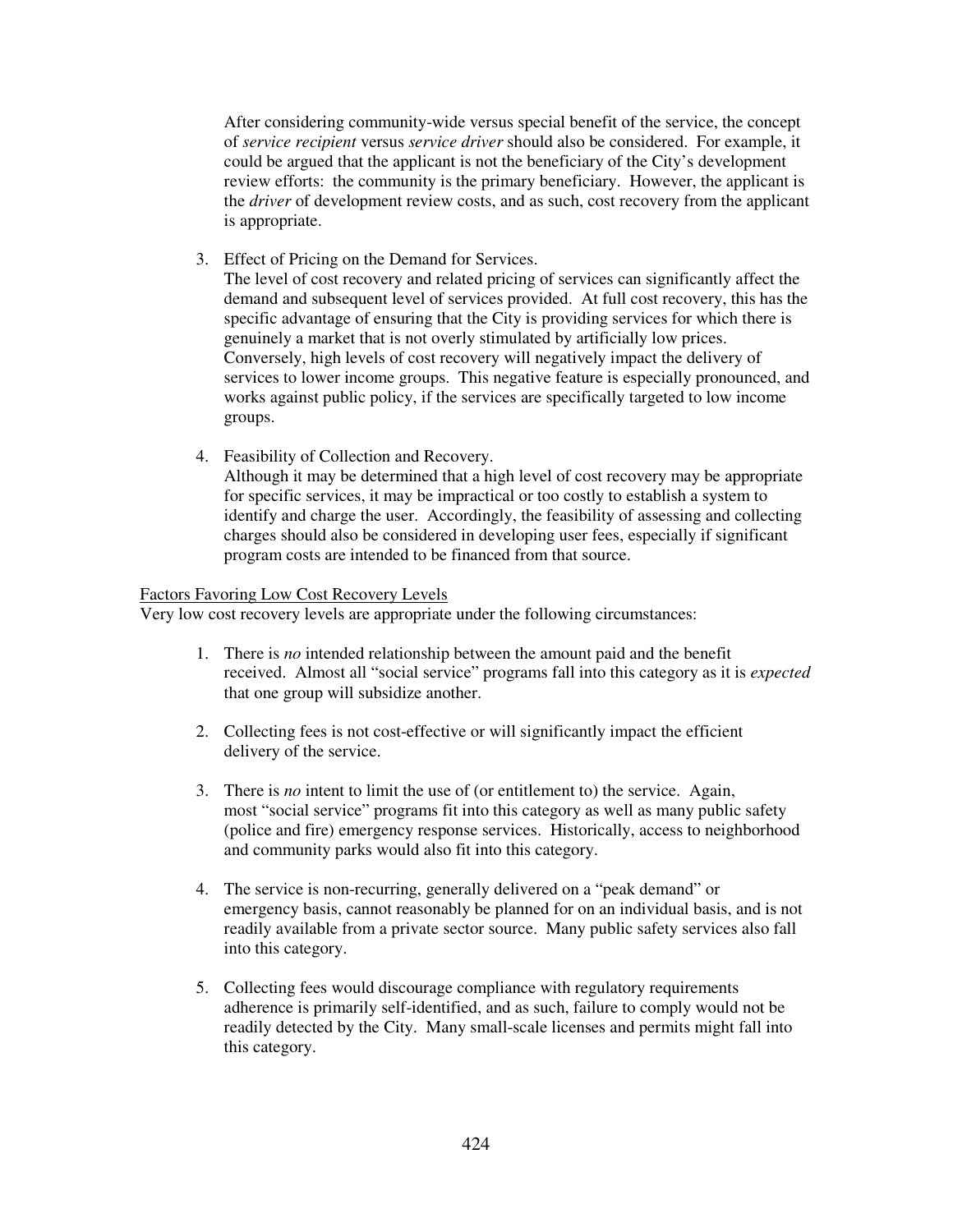# Factors Favoring High Cost Recovery Levels

The use of service charges as a major source of funding service levels is especially appropriate under the following circumstances:

- 1. The service is similar to services provided through the private sector.
- 2. Other private or public sector alternatives could or do exist for the delivery of the service.
- 3. For equity or demand management purposes, it is intended that there be direct relationship between the amount paid and the level and cost of the service received.
- 4. The use of the service is specifically discouraged. Police responses to disturbances or false alarms might fall into this category.
- 5. The service is regulatory in nature and voluntary compliance is not expected to be the primary method of detecting failure to meet regulatory requirements. Building permit, plan checks and subdivision review fees for large project would fall into this category.

# General Concepts Regarding the Use of Service Charges

The following general concepts will be used in developing and implementing service charges.

- 1. Revenues should not exceed the reasonable cost of providing the service.
- 2. Cost recovery goals should be based on the total cost of delivering the service, including direct costs, departmental administration costs, and organization-wide support costs such as accounting, personnel, data processing, vehicle maintenance and insurance.
- 3. The method of assessing and collecting fees should be as simple as possible in order to reduce the administrative cost of collection.
- 4. Rate structures should be sensitive to the "market" for similar services as well as to smaller, infrequent users of the service.
- 5. A unified approach should be used in determining cost recovery levels for Various programs based on the factors discussed above.

## Low Cost-Recovery Services

Based on the criteria discussed above, the following types of service should have very low cost recovery goals. In selected circumstances, there may be specific activities within the broad scope of services provided that should have user charges associated with them. However, the primary source of funding for operation as a whole should be general-purpose revenues, not user fees.

- 1. Delivering public safety emergency response services such as police patrol services and fire suppression.
- 2. Maintaining and developing public facilities that are provided on a uniform, community-wide basis such as streets, parks and general-purpose buildings.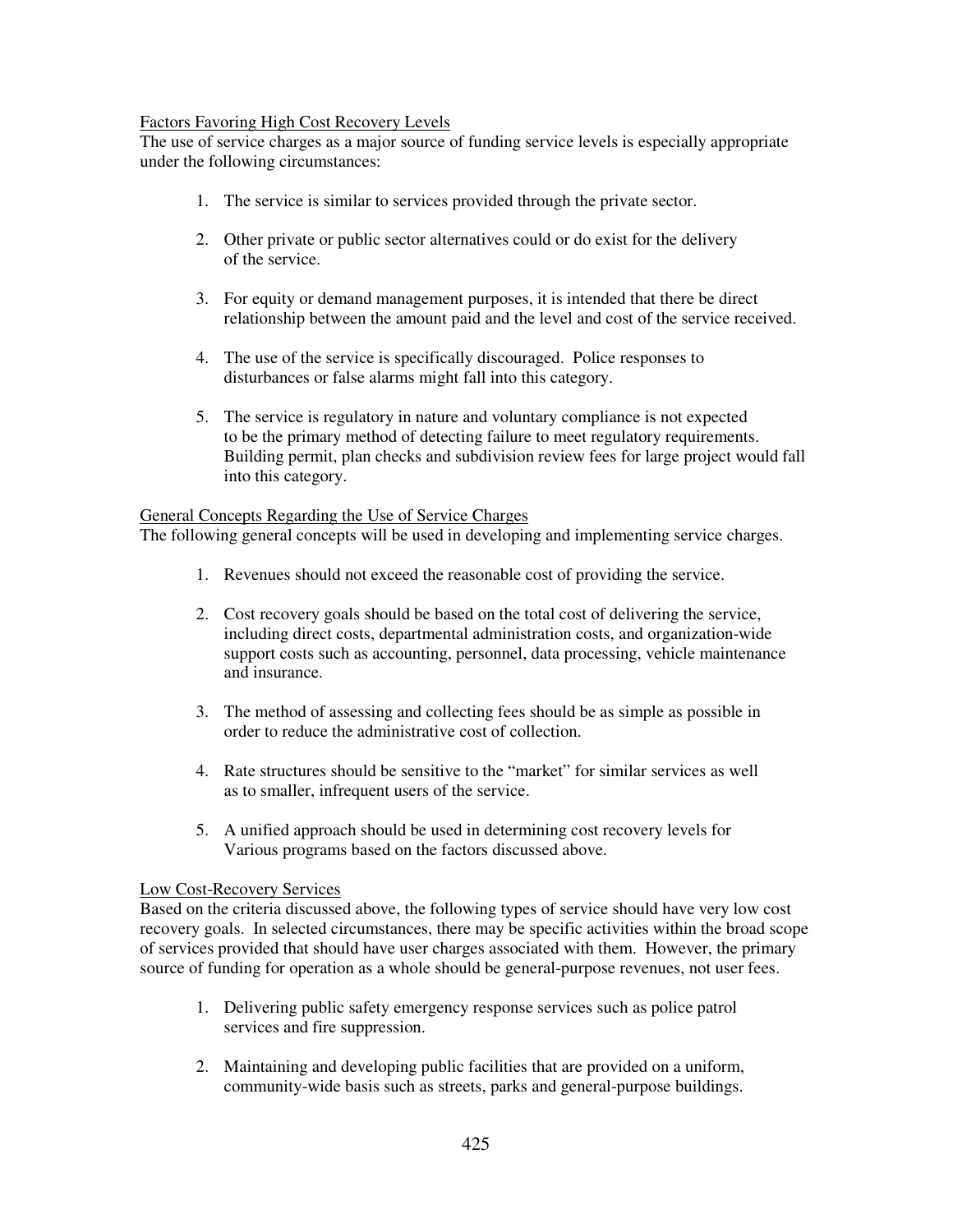3. Providing social service programs and economic development activities.

### Recreation Programs

The following cost recovery policies apply to the City's recreation programs:

- 1. Cost recovery for activities directed to adults should be relatively high.
- 2. Cost recovery for activities directed to youth and seniors should be relatively low. In those circumstances where services are similar to those provided in the private sector, cost recovery levels should be higher. Although ability to pay may not be a concern for all youth and senior participants, these are desired program activities, and the cost of determining need may be greater than the cost of providing a uniform service fee structure to all participants. Further, there is a community-wide benefit in encouraging high-levels of participation in youth and senior recreation activities regardless of financial status.
- 3. Cost recovery goals for recreation activities are set as follows:

High-Range Cost Recovery Activities (60% to 100%)

- a. Classes (Adult and Youth)
- b. Adult athletics (volleyball, basketball softball, swimming)
- c. Facility rentals

Mid-Range Cost Recovery Activities (30% to 60%)

- d. Library room rentals
- e. Special events and other City sponsored events
- f. Youth baseball
- g. Youth basketball
- h. Swim lessons
- i. Outdoor facility and equipment rentals

Low-Range Cost Recovery Activities (0% to 30%)

- j. Public swim
- k. Special swim classes
- l. Youth programs
- m. Teen programs
- n. Senior programs
- 4. For cost recovery activities of less than 100%, there should be a differential rates between residents and non-residents. However, the Director of Parks, Recreation and Community Services is authorized to reduce or eliminate non-resident fee differentials when it can be demonstrated that: a. The fee is reducing attendance.
	-
	- b. And there are no appreciable expenditure savings from reduced attendance.
- 5. Charges will be assessed for use of rooms, pools, gymnasiums, ball fields, specialuse areas, and recreation equipment for activities not sponsored or co-sponsored by the City. Such charges will generally conform to the fee guidelines described above. However, the Director of Parks, Recreation and Community Services is authorized to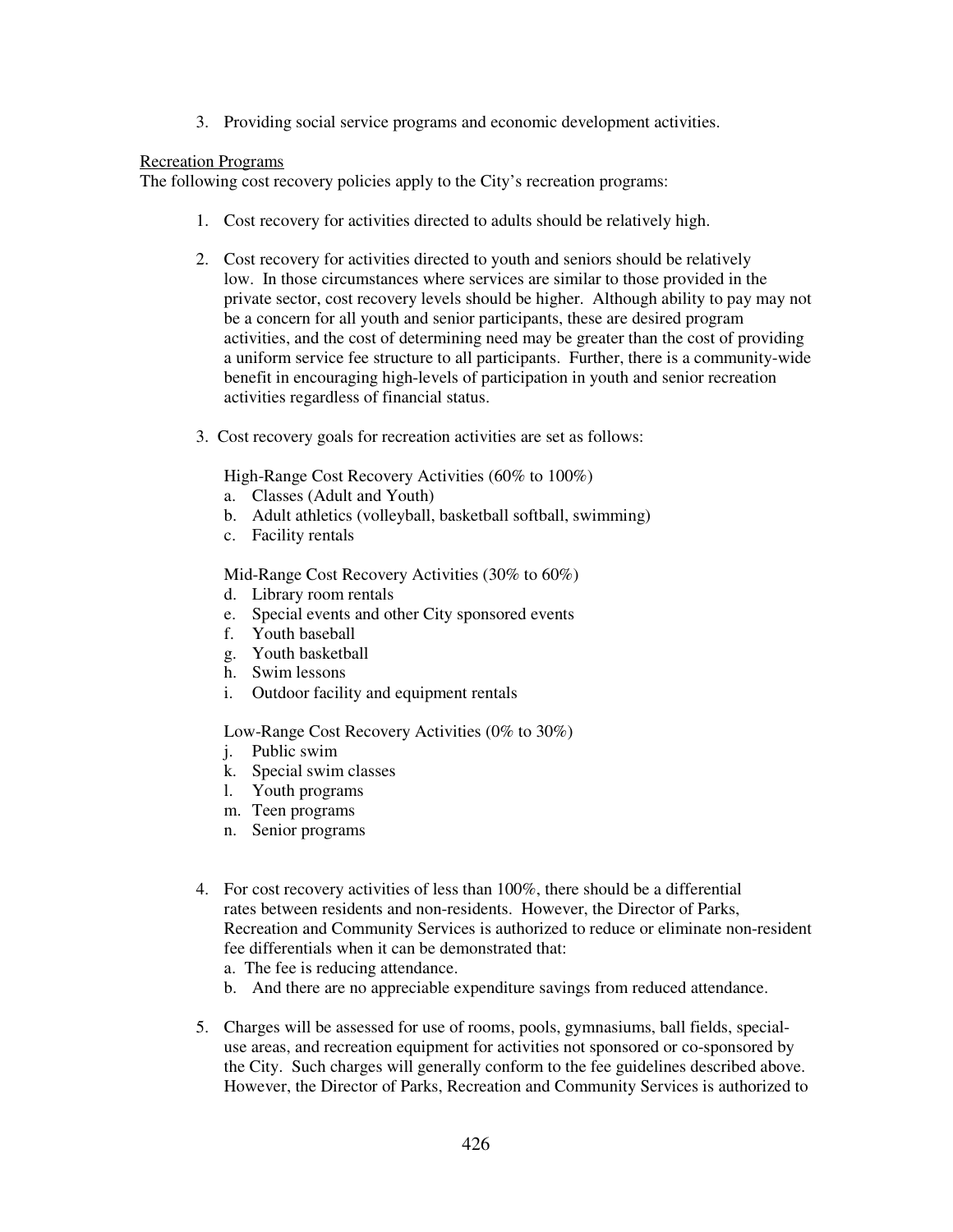charge fees that are closer to full cost recovery for facilities that are heavily used at peak times and include a majority of non-resident users.

- 6. A vendor charge of at least 10 percent of gross income will be assessed from Individuals or organizations using City facilities for moneymaking activities.
- 7. Director of Parks, Recreation and Community Services is authorized to offer Reduced fees such as introductory rates, family discounts and coupon discounts on pilot basis (not to exceed 18 months) to promote new recreation programs or resurrect existing ones.
- 8. The Parks, Recreation and Community Services Department will consider waiving fees only when the City Manager determines in writing that an undue hardship exists.

### Comparability With Other Communities

In setting user fees, the City will consider fees charged by other agencies in accordance with the following criteria:

- 1. Surveying the comparability of the City's fees to other communities provides useful background information in setting fees for several reasons.
	- a. They reflect the "market" for these fees and can assist in assessing the reasonableness of Rio Rancho' fees.
	- b. If prudently analyzed, they can serve as a benchmark for how costeffectively Rio Rancho provides its services.
- 2. However, fee surveys should never be the sole or primary criteria in setting City fees as there are many factors that affect how and why other communities have set their fees at their levels. For example:
	- a. What level of cost recovery is their fee intended to achieve compared with our cost recovery objectives?
	- b. What costs have been considered in computing the fees?
	- c. When was the last time that their fees were comprehensively evaluated?
	- d. What level of service do they provide compared with our service or performance standards?
	- e. Is their rate structure significantly different than ours and what is it Intended to achieve?
- 3. These can be very difficult questions to address in fairly evaluating fees among different communities. As such, the comparability of our fees to other communities should be one factor among many that is considered in setting City fees.

## **Expenditure Policy**

The City will maintain a level of expenditures that will provide for the health, safety and welfare of the residents of the City of Rio Rancho.

#### Employee Efficiency

The City will invest in technology and other efficiency tools to maximize staff productivity.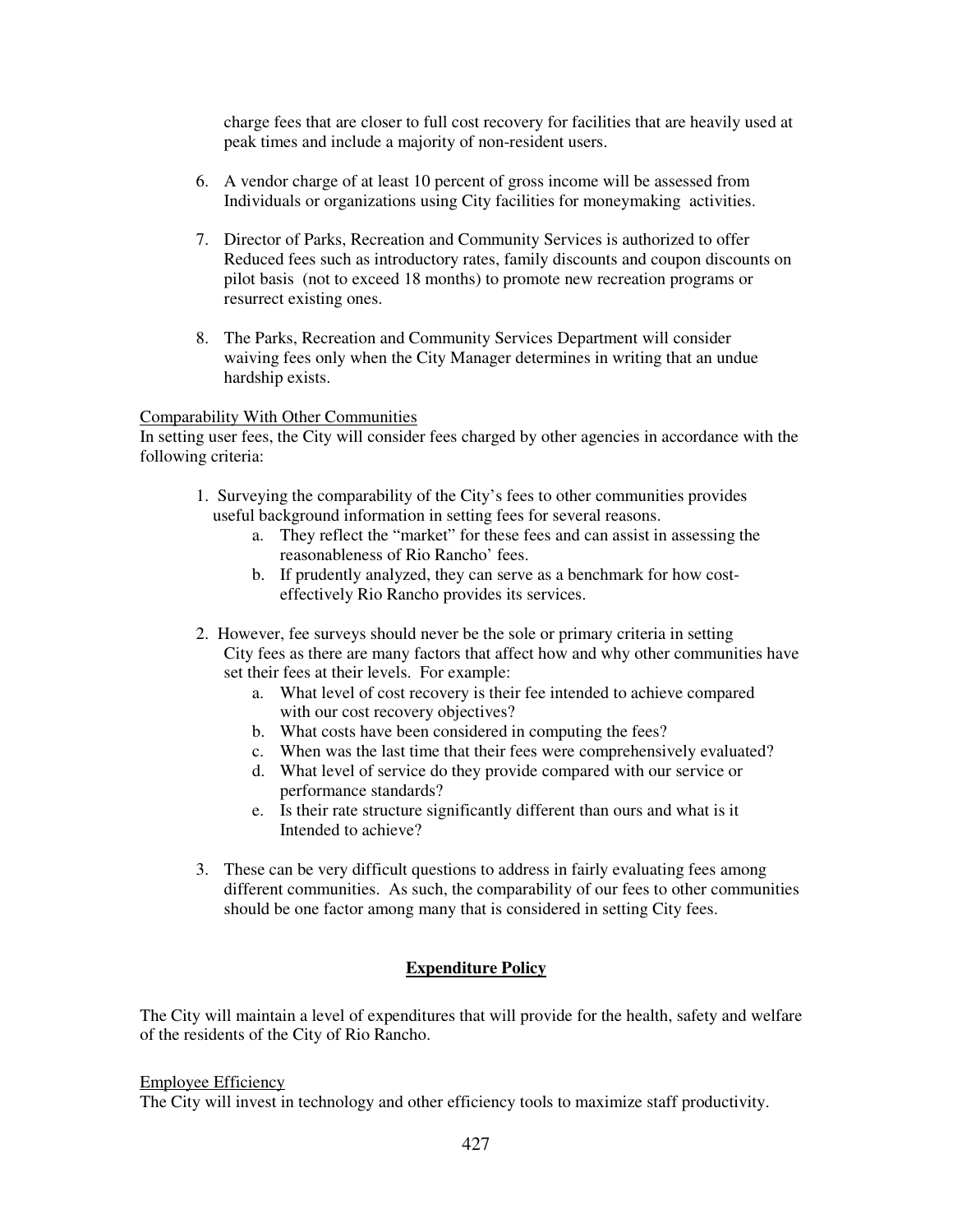### Maintenance of Capital Assets

Within the resources available each fiscal year, the City shall maintain capital assets and infrastructure at a sufficient level to protect the City's investment, to minimize future replacement and maintenance cost, and to continue service levels.

# **Fund Balance and Reserve Policy**

The City of Rio Rancho General Fund's principal revenue source, gross receipts tax, accounts for nearly 60 percent of general fund revenues. Gross receipts tax revenue tends to be volatile since it is impacted heavily by economic conditions. An adequate General Fund balance level is paramount to the overall financial management strategy and key factor in external agencies' measurement of the City's financial strength.

The City will strife to maintain a total General Fund balance of approximately fifteen percent (15%) and not greater than twenty-five percent (25%) of General Fund operating expenditures.

The New Mexico Department of Finance and Administration, Local Government Division regulations mandates that all municipalities maintain a minimum general fund balance of 1/12 or 8.3 percent of general fund operating expenditures. To ensure that the City meets this requirement, this amount shall be set up as a reserve for contingencies as part of the total fund balance.

## **Capital Improvement Plan**

The Capital Improvement Plan of the City is a long-term planning tool intended to allow for prioritization, financing coordination, and timely technical design and application of projects and programs to better serve the citizens of Rio Rancho.

- 1. The City's Capital Improvement Plan shall be a five-year plan and be updated annually.
- 2. The City shall maintain a balanced mix of financing for funding capital project, including pay-as-you-go, grants, and debt, without excessive reliance on any one source.
- 3. The City will coordinate development of the capital improvement budget with development of the operating budget. Future operating costs associated with new capital improvements will be projected and included in operating budget forecasts.

## **Debt Management Policy**

The purpose of this policy is to establish parameters and provide guidance governing the issuance, management, continuing evaluation, and reporting on all debt obligations issued by the City.

## Use of Long-term Debt Financing

Long-term debt financing will not be considered appropriate for a recurring purpose such as current operating and maintenance expenditures. The City will use long-term debt financing only for one-time capital improvement projects and unusual equipment acquisitions included under the following circumstances:

1. when the project is included in the City's five-year capital improvement plan;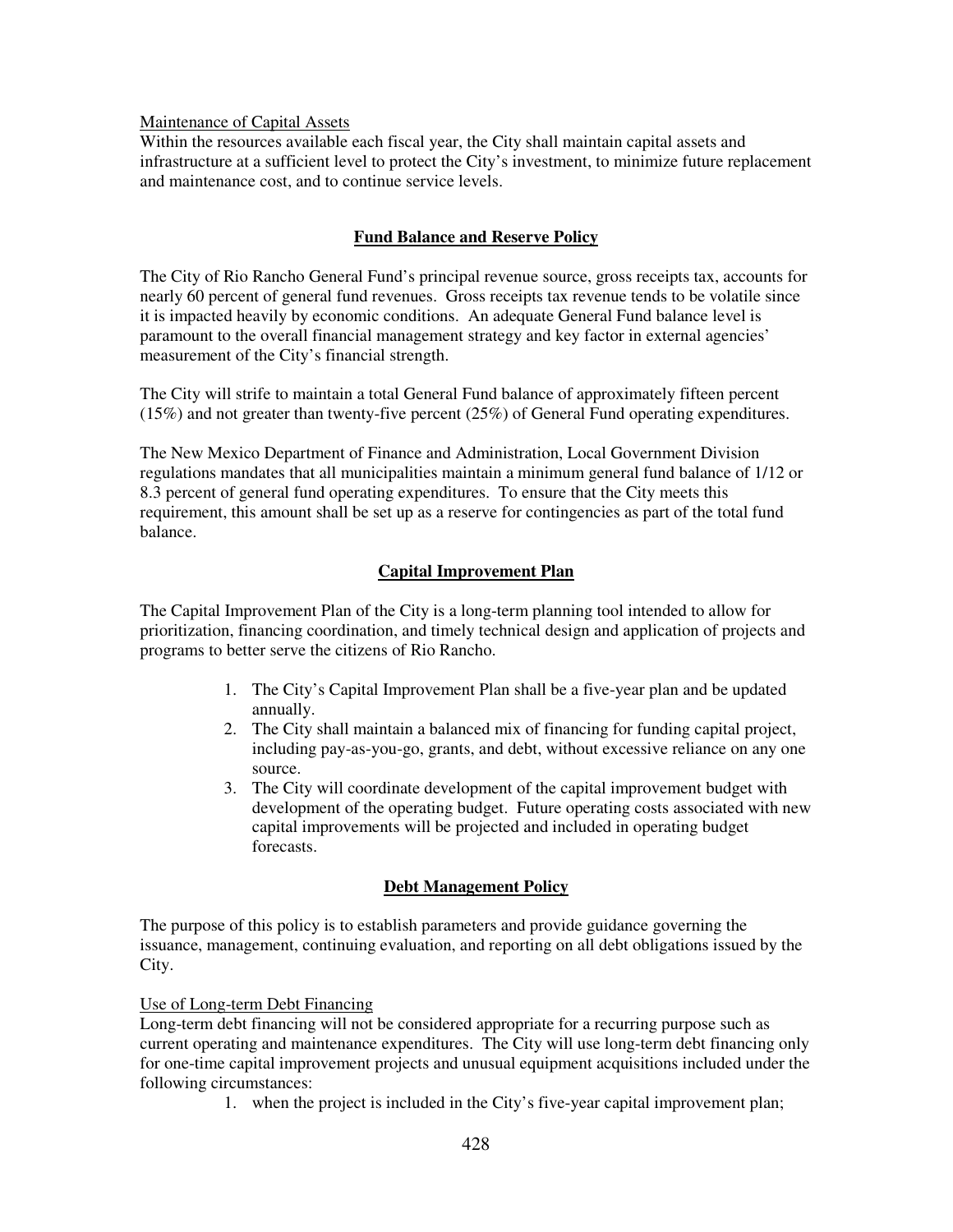- 2. when the project is not included in the City's five-year capital improvement plan, but is an emerging need whose timing was not anticipated in the five-year capital improvement plan, or it is a project mandated immediately by state or federal requirements, or it is a project for which grant money has been offered and the matching funds are not readily available from other sources;
- 3. when the project is the result of growth-related activities within the community that require unanticipated and unplanned infrastructure or capital improvements by the City.

### Types of Debt

Debt financing may include general obligation bonds, revenue bonds, lease/purchase as well as public improvement district bonds, special assessment bonds, and tax increment financing (TIF) Bonds.

### Project Life

Only capital assets or projects with an economic value lasting more than five years can be financed using debt.

### Refunding Policy

The Financial Services Department and the financial advisor will monitor the municipal bond market for opportunities to obtain interest savings by refunding outstanding debt. As a general rule, the present value savings of a particular refunding should exceed 3%, with certain exceptions, such as bonds to be refunded have restrictive or outdated covenants, or restructuring debt is deemed to be desirable.

### Limitations on Maturity

The City normally will issue bonds with maturities of 10 years for general obligation bonds and 12 years for revenue bonds. The City will seek to structure debt with level principal and interest costs over the life of the debt.

#### Statutory Limitation

The Constitution of the State of New Mexico limits the amount of outstanding general obligation bonds to 4% of the assessed value of taxable property within the City.

#### Credit Enhancements

Credit enhancement (letters of credit, bond insurance, etc.) may be used, but only when net debt service on the bonds is reduced by more than the costs of the enhancement.

#### Investment of Bond Proceeds

All general obligation and revenue bond proceeds shall be invested as part of the City's cash pool unless otherwise specified by the bond legislation. Investments will be consistent with those authorized by existing city ordinance, state law and by the City's investment policies.

#### Sale Process

The City will generally conduct financings on a competitive basis. However, negotiated financings may be used due to market volatility or the use of an unusual or complex financings or security structure.

#### Professional Services

The City employs outside financial specialists to assist it in developing a bond issuance strategy, preparing bond documents, and marketing bonds to investors. The key players in the City's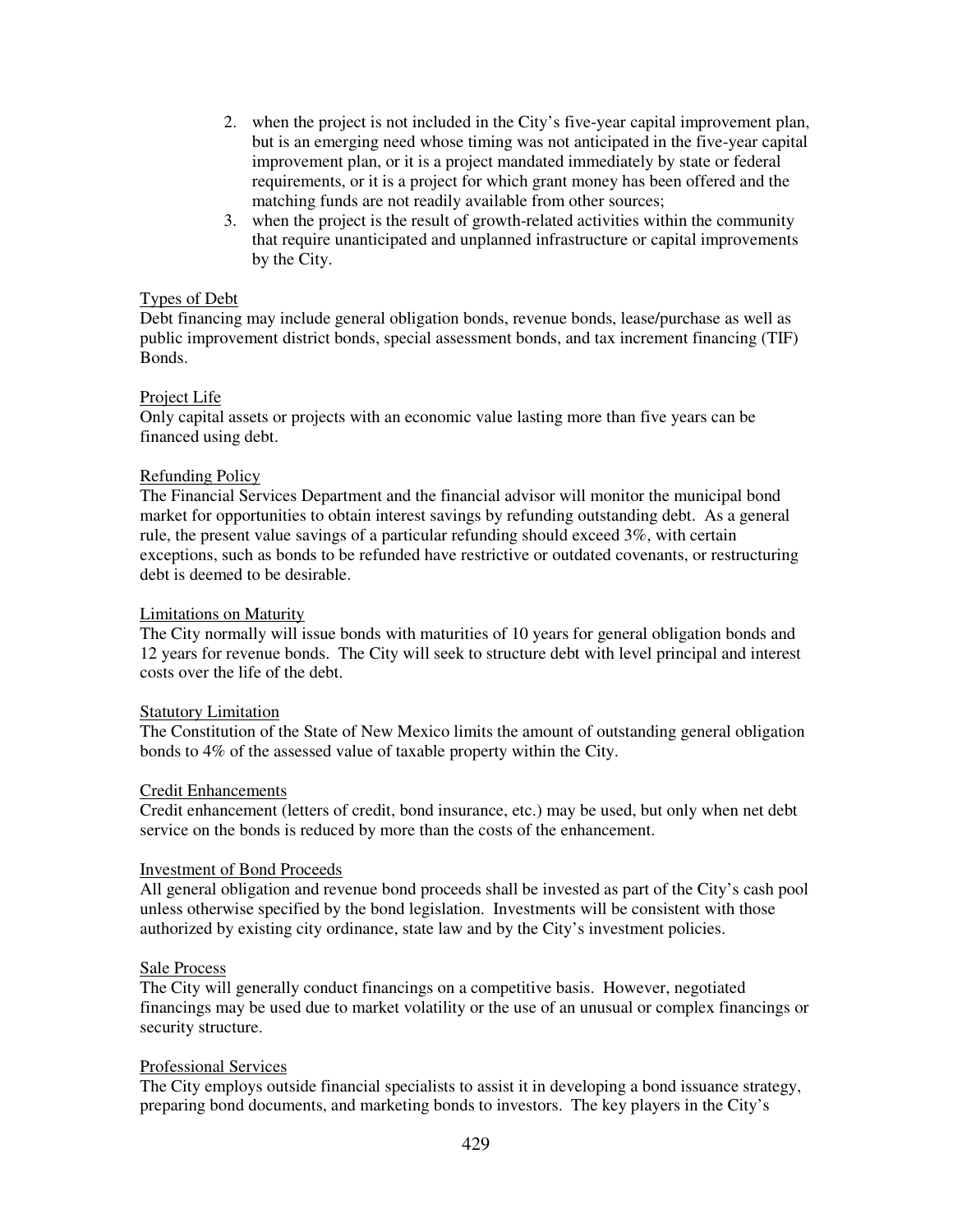financing transactions include its financial advisor, bond counsel, the underwriter (on a negotiated sale) and in some instances a disclosure counsel. Other outside firms, such as those providing paying agent/registrar services, trustee, credit enhancement, auditing, or printing services, are retained as required.

### Bond Rating Goals

The City will seek to maintain and, if possible, improve the current ratings in order to minimize borrowing costs and preserve access to credit.

### Disclosure

The City is committed to continuing disclosure of financial and pertinent credit information relevant to the City's outstanding securities and will abide by the provisions of Securities and Exchange Commission (SEC) Rule 15c2-12 concerning primary and secondary market disclosure.

### Rating Agency Relations

Full disclosure of operations and open lines of communication shall be made to the rating agencies. City staff, with the assistance of the financial advisor, shall prepare the necessary materials and presentation to the rating agencies. Credit ratings will be sought from Moody's, Standard and Poor's, and Fitch as recommended by the City's financial advisor.

# **Investment Policy**

## **I. PURPOSE**

The purpose of this Policy is to set specific policy requirements and guidelines for the investment of City funds in a manner that maximizes safety of principal while ensuring that funds are available to meet operating needs of the City and to meet unanticipated cash demands while earning the highest possible return within the parameters established by the Charter and Ordinance 36.55 through 36.62 ("the Ordinance") of the City of Rio Rancho and the laws of New Mexico.

## **II. SCOPE**

This Policy applies to all financial assets over which the City has direct control as well as those funds the City is responsible for as custodian or trustee. These funds are reported in the City's Comprehensive Annual Financial Report (CAFR) and include:

- General Fund:
- Special Revenue Funds;
- Debt Service and Debt Reserve Funds;
- Capital Projects Funds; and
- Enterprise Funds

#### **III. OBJECTIVES**

The City of Rio Rancho shall manage and invest its cash and assets with four major objectives, listed in order of priority: safety, liquidity, diversification and yield. All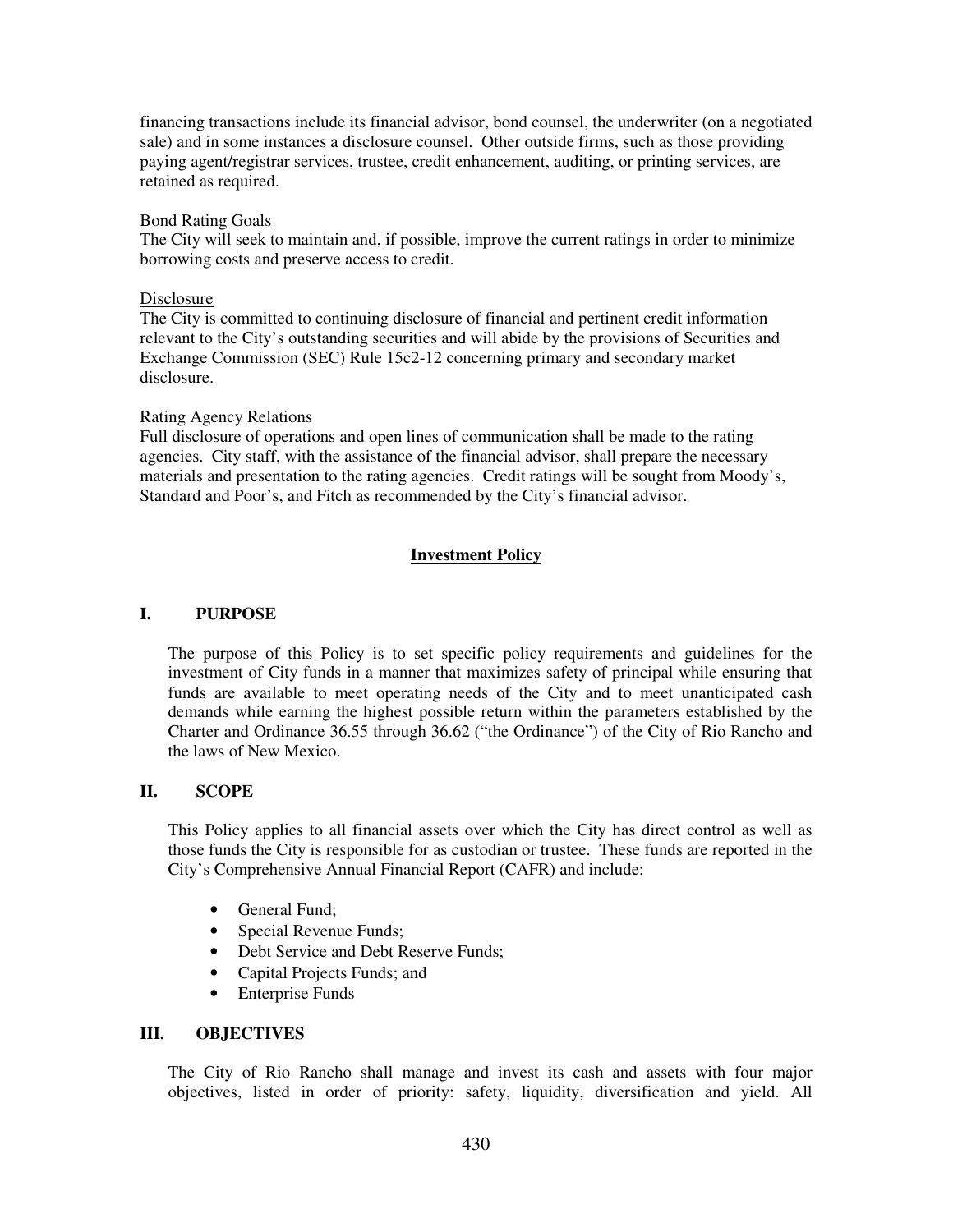investments shall be managed in a manner responsive to the public trust and consistent with state and local law.

The City shall maintain a comprehensive cash management program which includes the timely collection of accounts receivable and timely vendor payments made in accordance with invoice terms and prudent investment of assets.

A. Safety

The primary objective of the City's investment activity is the preservation of principal. Each investment transaction shall be conducted in a manner to avoid capital losses, whether from security defaults, safekeeping or erosion of market value.

B. Liquidity

The City's investment portfolio shall be structured to meet all expected obligations in a timely manner. This shall be achieved by matching investment maturities with forecasted cash flow liabilities and maintain additional liquidity for unexpected liabilities.

C. Diversification

The City's investment portfolio shall be diversified by market sector, financial institution, and maturity in order to reduce overall portfolio risk while attaining average market rates of return. The City will diversify its use of investment instruments to avoid incurring unreasonable risks inherent in over-investing in specific instruments, individual financial institutions or maturities.

D. Yield

The benchmark for the City's portfolio shall be the one-year U.S. Treasury, designated for its comparability to the City's expected average cash flow pattern. The investment program shall seek to augment returns above this threshold consistent with risk limitations identified herein and prudent investment policies.

# **IV. INVESTMENT STRATEGY**

The City may maintain one commingled portfolio for investment purposes which incorporates the specific investment strategy considerations and the unique characteristics of the fund groups represented in the portfolio.

- A. The investment strategy for operating, enterprise and special revenue funds has as its primary objective assurance that anticipated liabilities are matched and adequate investment liquidity provided. The secondary objective is to create a portfolio structure which will experience minimal volatility. This may be accomplished by purchasing high quality, short- to medium-term maturity securities (0-3 years) which will complement each other in a laddered maturity structure permitting some extension for yield enhancement.
- B. The investment strategy for debt service funds shall have as its primary objective the assurance of available funds adequate to fund the debt service obligations on a timely basis. Successive debt service dates will be fully funded before extension.
- C. The investment strategy for debt service reserve funds shall have as its primary objective the ability to generate a revenue stream to the debt service funds from high quality securities with a low degree of volatility. Securities should be high credit quality and, except as may be required by the bond ordinance specific to an individual issue, of short to intermediate-term maturities. The potential for loss shall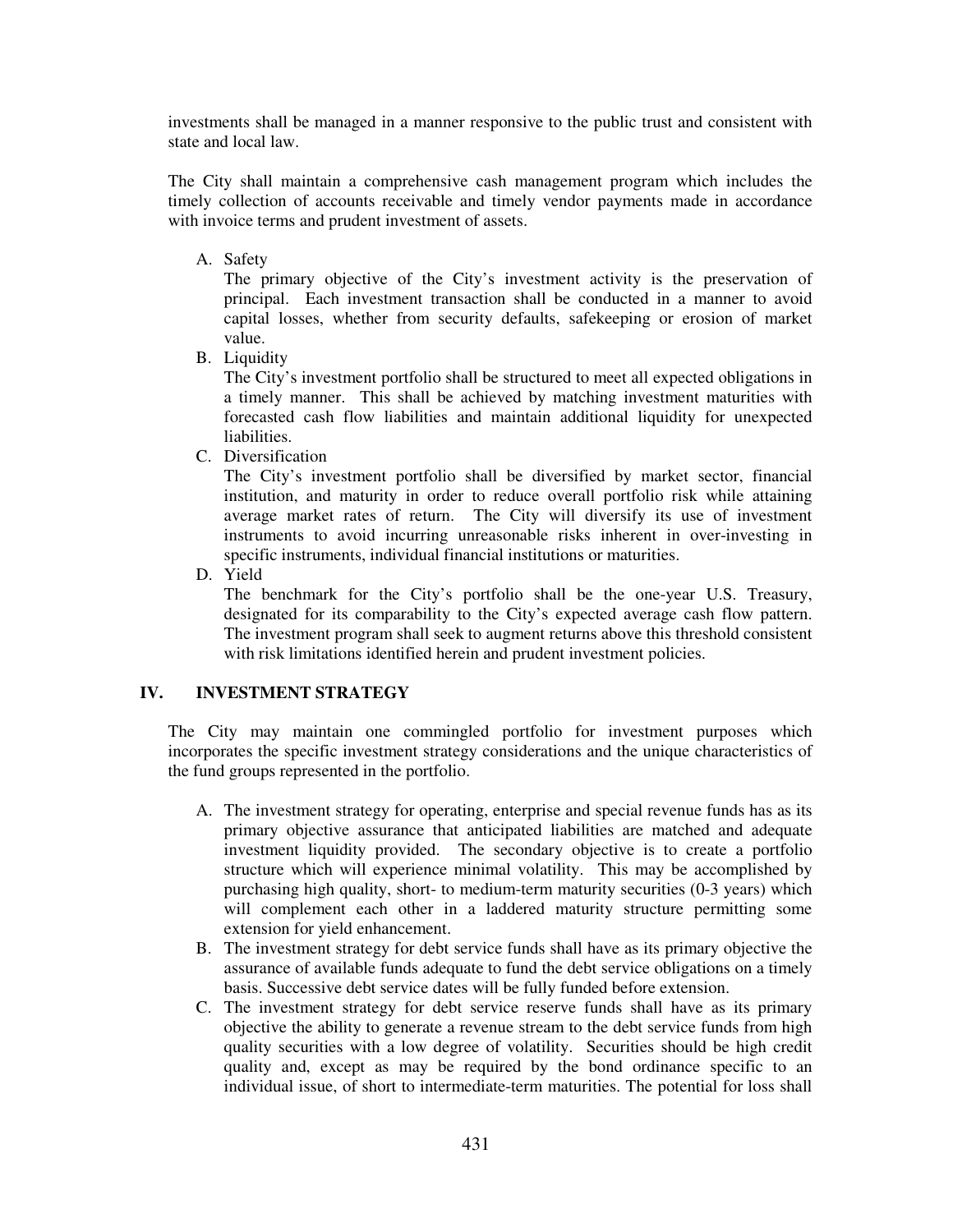be further controlled through the purchase of securities within the desired maturity range.

D. The investment strategy for capital project funds will have as its primary objective assurance that anticipated cash flows are matched and provide adequate investment liquidity. At least 10% total liquidity is planned to provide flexibility and for unanticipated project outlays. The stated final maturity dates of securities held may not exceed the estimated project completion date.

The City shall pursue a proactive versus a passive portfolio management strategy. That is, securities may be sold before they mature if market conditions present an opportunity for the City to benefit from the trade and opportunities will be constantly evaluated for investments to maintain a reasonable market yield. The Investment Officers and Investment Adviser will continuously monitor the contents of the portfolio, the available markets, and the relative value of competing instruments to adjust the portfolio in response to market conditions. The Investment Advisor shall report quarterly, in writing, to the Investment Advisory Group. The report shall review recommended investments, portfolio strategies, and quarterly performance against the benchmark.

## **V. DELEGATION OF AUTHORITY AND RESPONSIBILITIES**

A. Treasurer/Finance Director

Authority to manage the investment program is granted to the Treasurer by City Ordinance 36.57. Section 6.01 of the City Charter states that the Director of the Department of Finance shall function as the City Treasurer unless another person is designated by resolution. Currently, no other person is designated and, as such, the Finance Director will assume all requirements and responsibilities of the Treasurer.

- 1. Authority to manage the investment program is granted to the Finance Director pursuant to City Ordinance 36.57. The Finance Director shall be responsible for all transactions undertaken and shall establish a system of controls to regulate the activities of authorized subordinate officials (Investment Officers).
- 2. The City may further contract with an SEC-registered Investment Advisor to advise in the management of and conduct trades on behalf of the City's investment portfolio, in accordance with this Policy.
- 3. The Finance Director shall establish written procedures and internal controls for the operation of the investment program consistent with the Municipal Code and this Policy and approved by the Investment Advisory Group. Procedures should include reference to: safekeeping, delivery versus payment, investment accounting, repurchase agreements, wire transfer agreements, collateral/depository agreements, and banking services contracts.
- 4. No person may engage in an investment transaction except as provided under this Policy and the procedures established by the Finance Director.
- 5. Any authority granted in State statute shall be secondary to the lawfully adopted Policy of the City.
- 6. Investment Officers shall refrain from personal business activities that could conflict with proper execution of the investment program or which could impair their ability to make impartial investment decisions. Investment Officers shall disclose in writing to the City Administrator any business or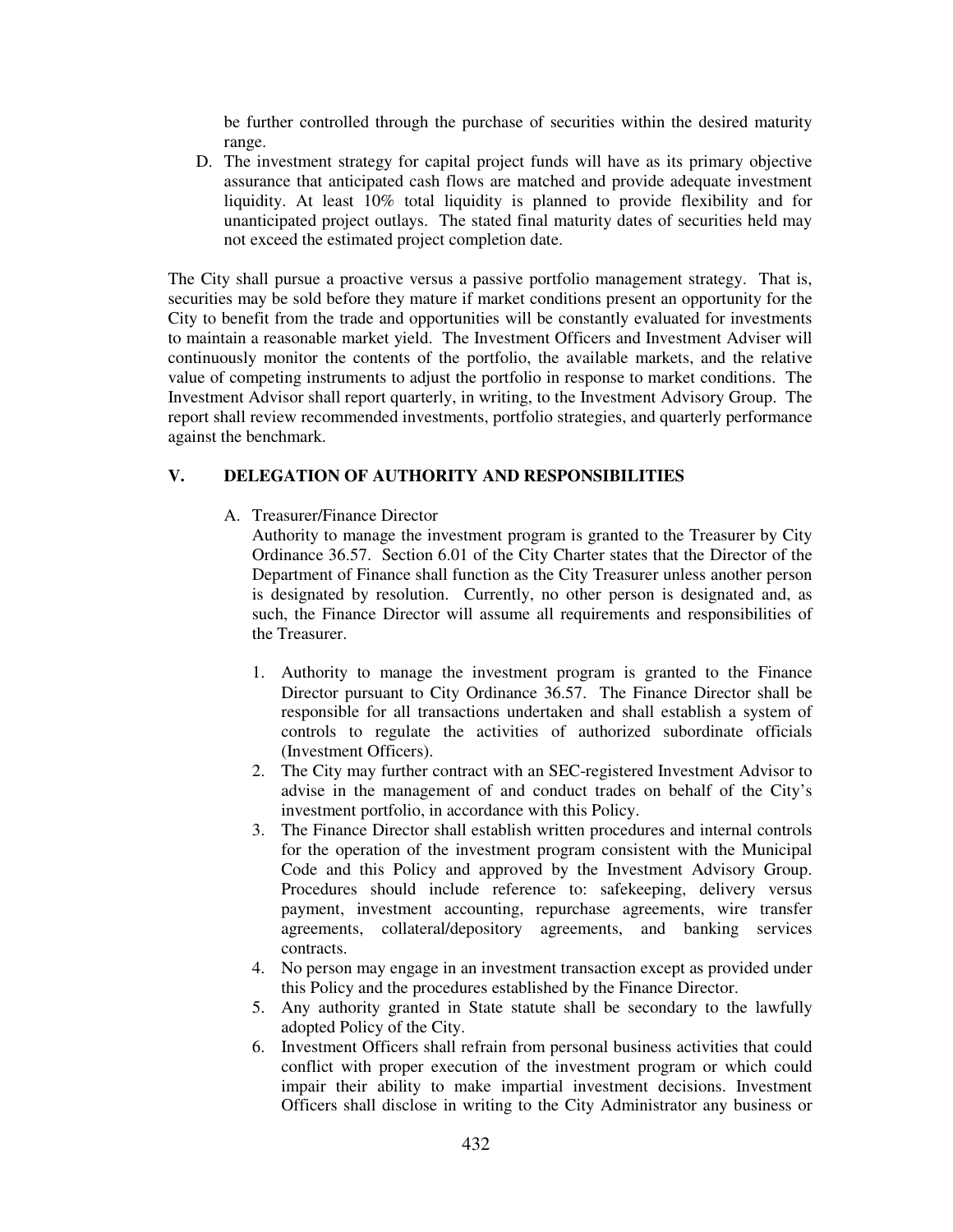personal financial/investment positions that could be related to the performance of the City.

- B. Governing Body
	- 1. The Governing Body has ultimate fiduciary responsibility for the investment of City funds.
	- 2. The Governing Body shall review and adopt the Investment Policy at least every three years.
- C. Investment Advisory Group
	- 1. The City Manager shall create an Investment Advisory Group to advise the Finance Director on the execution of his/her duties imposed by the Ordinance and this Policy. The Investment Advisory Group shall meet monthly to:
		- a. Review monthly investment holdings reports;
		- b. Review quarterly performance reports;
		- c. Deliberate on topics such as economic outlook, portfolio strategy, diversification, maturity structure and potential portfolio risks;
		- d. Identify potential violations of and suggest remedial actions to achieve conformity to the Investment Policy;
		- e. Review the Investment Policy, no less than annually, and recommend updates and modifications to the Governing Body, if advisable;
		- f. Approve broker/dealers authorized to provide investment services to the City and review the performance of broker/dealers as presented annually;
		- g. Assess, no less than annually, the utility and efficacy of established internal investment controls and procedures;
		- h. Upon sufficient budget availability, the Investment Advisory Group shall request a compliance audit be performed by the independent public accountant procured to conduct the annual financial audit, that examines investment transactions to determine adherence to the Investment Policy; and
		- i. Approve the Investment Advisory contract.
	- 2. The members of the Investment Advisory Group shall include the Mayor, the Deputy Mayor, the City Manager, the Finance Director, a department head selected by the City Manager, and a resident of the City who has expert knowledge or professional experience in public finance or public funds investing.
	- 3. The Mayor, with approval of the City Council, shall appoint the resident member who shall serve a term of two years from the date of the appointment. If the resident member resigns, removes his residence from the City, or is otherwise removed from the group for cause as determined by the City Manager and confirmed by the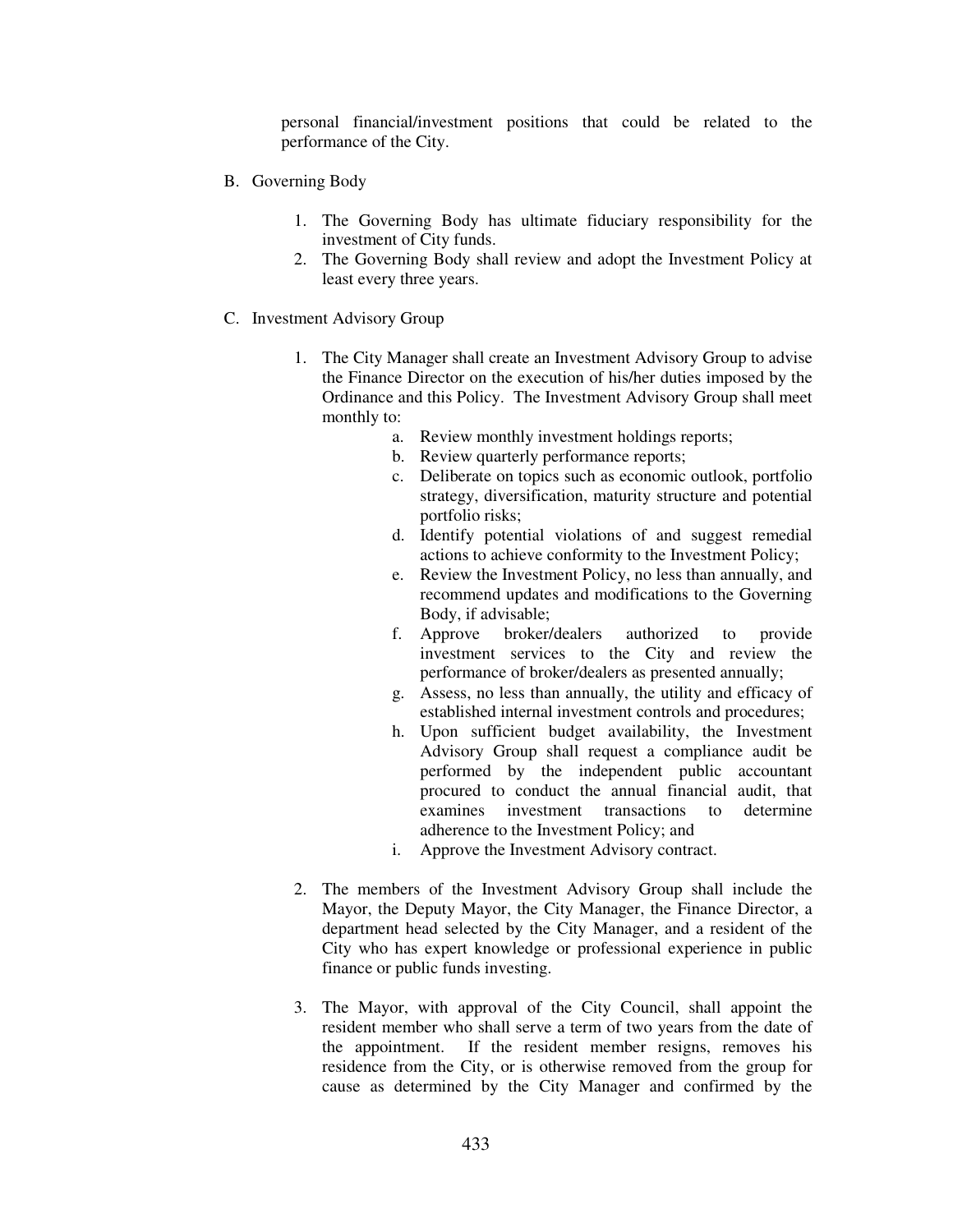Governing Body, a new member shall be appointed in a like manner, to serve a full term of two years from the date of appointment.

D. Conflicts of Interest

The Finance Director, Investment Officers, and members of the Investment Advisory Group shall:

- 1. refrain from personal and business activity that could conflict with the proper execution and management of the investment program or that could impair their ability to make impartial decisions;
- 2. receive from the Finance Director an annual listing of all portfolio positions in order to determine if personal disclosure is required for any personal financial or investment positions that could be related to the performance of the investment portfolio. The Investment Officers and Investment Advisory Group shall disclose any contracts (mortgages or loans) from City authorized institutions and disclose personal portfolios managed by or through a City authorized broker/dealer. The size of the US Treasury and Agency markets negates any need to disclose holding in these authorized investments types;
- 3. refrain from undertaking personal investment transactions with the same individual with whom business is conducted on behalf of the City.
- 4. Nothing herein shall be construed to bar any individual from using a financial institution for normal customer transactions, including but not limited to, checking accounts, savings accounts, consumer credit cards, certificates of deposit, and money market funds, all on the same terms as such institution offers to the general public.

## **VI. STANDARD OF CARE: PRUDENCE**

Investments shall be made with judgment and care, under circumstances then prevailing, which persons of prudence, discretion and intelligence exercise in the management of their own affairs, not for speculation, but for investment, considering the probable safety of their capital as well as the probable income to be derived.

In accordance with this Prudent Person Standard, investment officers acting within the parameters of the Ordinance and this Investment Policy and exercising due diligence shall be relieved of personal liability for an individual security's credit risk or market price changes, provided deviations from expectations are reported in a timely fashion so that appropriate actions can be taken to reduce risk in accordance with the terms of this Policy.

# **VII. AUTHORIZED SECURITY BROKER/DEALERS and FINANCIAL INSTITUTIONS**

A. City Depository

The Banking Services Depository shall be selected through a formal request for proposal (RFP) process, pursuant to the City Procurement Code. In selecting a banking services depository, the services, cost of services, and credit worthiness.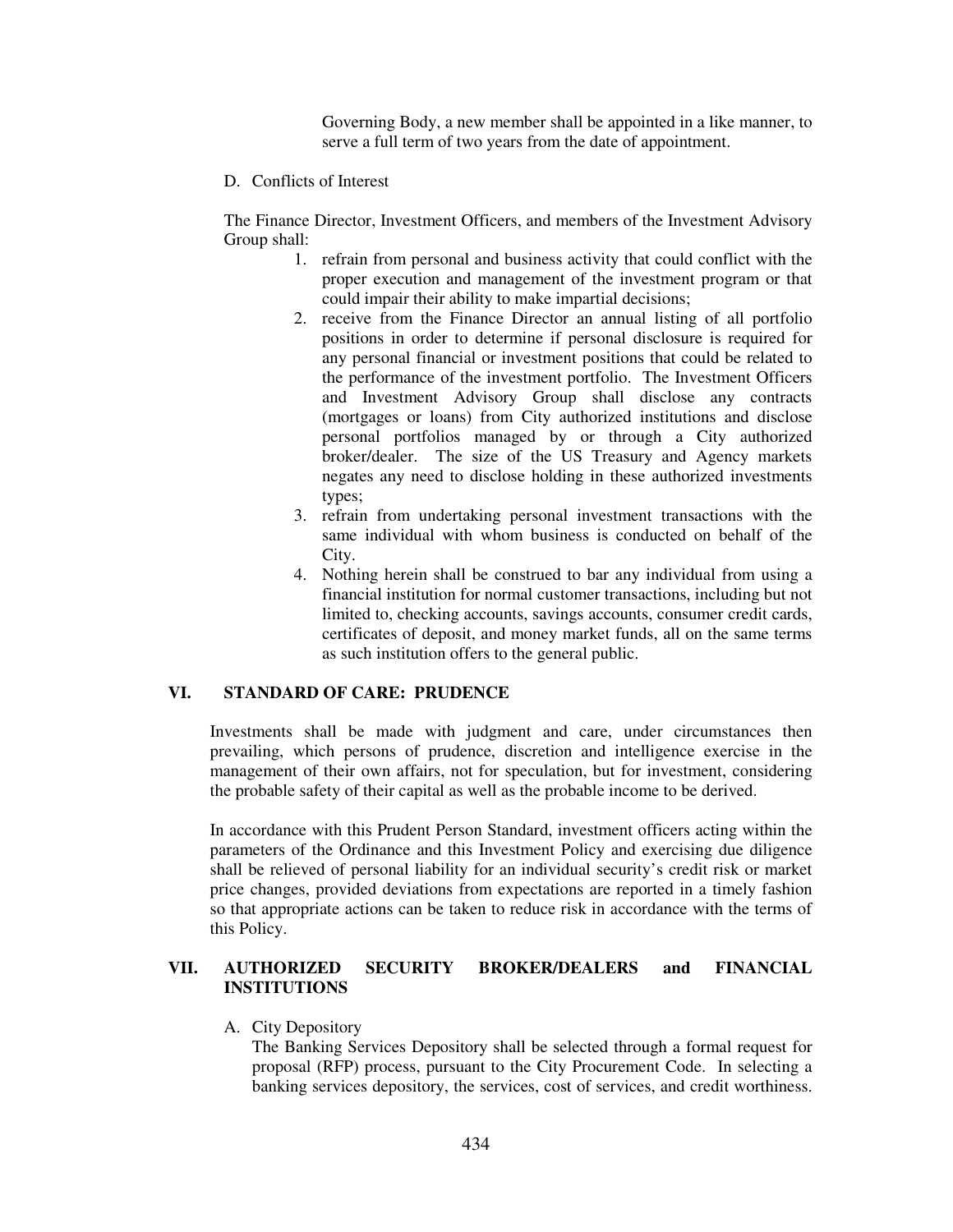The banking services depository, or its subsidiaries, shall not be used as a broker/dealer in order to assure City control on a delivery versus payment basis.

B. Security Broker/Dealers

The Finance Director shall maintain information on all financial institutions authorized to provide investment services to the City. The security broker/dealers are to be approved by the Investment Advisory Group on the basis of creditworthiness (minimum capital requirements of \$10,000,000 and at least five years of operation) and the firm's ability to offer competitive prices on securities transactions. All financial institutions and broker/dealers who desire to become authorized broker dealers for investment transactions must supply the following:

- 1. Annual audited financial statements;
- 2. Proof of Financial Industry Regulatory Authority (FINRA) certification and the FINRA CRD number;
- 3. Proof of New Mexico state registration;
- 4. Completed City broker/dealer questionnaire; and
- 5. Certification of having read this Investment Policy.

Each broker/dealer must obtain a copy of the current Investment Policy and certify to a review stating understanding of the Policy. Material changes to Policy will require recertification.

The performance of all authorized broker/dealers will be reviewed at least annually by the Investment Advisory Group.

### **VIII. INTERNAL CONTROLS**

The Finance Director shall establish and maintain internal controls designed to ensure that the assets of the City are protected from loss, theft or misuse. The internal control structure shall be designed to provide reasonable assurance that these objectives are met. The concept of reasonable assurance recognizes that the cost of a control should not exceed the benefits likely to be derived and the valuation of costs and benefits requires estimates and judgments by management.

The internal controls shall address the following:

- A. Control of collusion;
- B. Separation of transaction authority;
- C. Custodial safekeeping;
- D. Clear delegation of authority to subordinate staff members;
- E. Written confirmation of all transactions; and
- F. Review, maintenance and monitoring of security procedures both manual and automated.

# **IX. DELIVERY VERSUS PAYMENT**

All trades involving securities will be executed by delivery versus payment (DVP). This ensures that securities are deposited in the City's eligible financial institution prior to the release of City funds. Securities shall be held by a City-approved, independent third party custodian as evidenced by safekeeping receipts.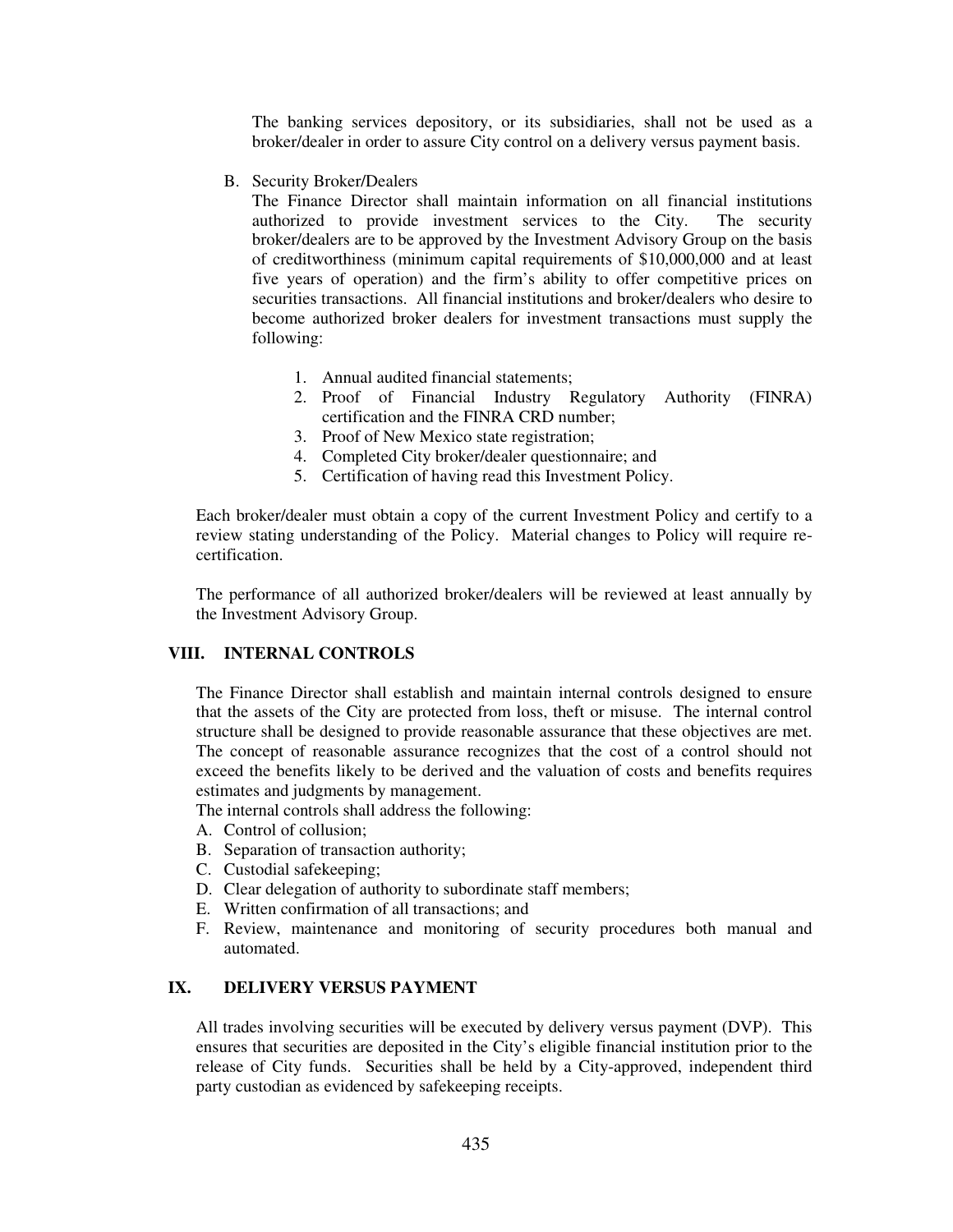# **X. AUTHORIZED INVESTMENTS**

Assets of the City may only be invested in the instruments listed below. If changes are made to State Statute authorizing additional investments, they will not be authorized until this Policy is modified and adopted by the Governing Body. All investment transactions will be made on a competitive basis.

The following types of investments are authorized:

- A. **United States Treasury Obligations:** Securities backed by the full faith and credit of the U.S. Government including direct obligations of the U.S. Treasury (such as U.S. Treasury Bills and Notes) and obligations of certain U.S. Government agencies and instrumentalities which are guaranteed by the U.S. Treasury. Investments shall be limited to a maximum maturity of three (3) years at time of purchase.
- B. **United States Agency and Instrumentality Obligations:** Securities issued or guaranteed by U.S. Government agencies, instrumentalities or sponsored enterprises, with the implicit guarantee of the U.S. Government excluding all mortgage-backed securities. These obligations shall consist of discount notes, notes and debentures. Investments in U.S. Government Agency Obligations shall be limited to a maximum stated maturity of three (3) years at time of purchase.
- C. **Repurchase Agreements (Repo):** Contracts for the simultaneous purchase and resale, at

a specified time in the future, of specific securities at specified prices at a price differential representing the interest income to be earned by the City. The contract at the time of purchase shall be fully secured by the Authorized Collateral described in Section XII having a market value of at least one hundred two percent (102%) of the amount of the contract. The Repurchase Agreement must have a stated maturity date not to exceed one (1) year to maturity. Flexible repurchase agreements may only be used for bond proceeds with a maturity not to exceed the expenditure plan of the funds.

- D. **Certificates of Deposit**: Certificates of Deposit are allowed in certified and designated New Mexico financial institutions, in accordance with New Mexico State law, whose deposits are insured by an agency of the United States. All deposits will comply with state statute and Section XII of this Policy regarding interest rates and collateral requirements not to exceed one (1) year to stated maturity.
- E. **Demand Deposits**: Deposits are allowed in certified and designated New Mexico financial institutions, in accordance with the New Mexico State law, whose deposits are insured by an agency of the United States. All deposits will comply with state statute and this Policy Section XII regarding interest rates and collateral requirements.
- F. **Investment Grade Obligations of State and Local Governments and Public Authorities:** These include any U.S. state, local or public authority obligations rated A or better by two nationally recognized rating agencies and not to exceed two (2) years to stated maturity.
- G. **The New Mexico State Treasurer's Local Government Investment Pool.**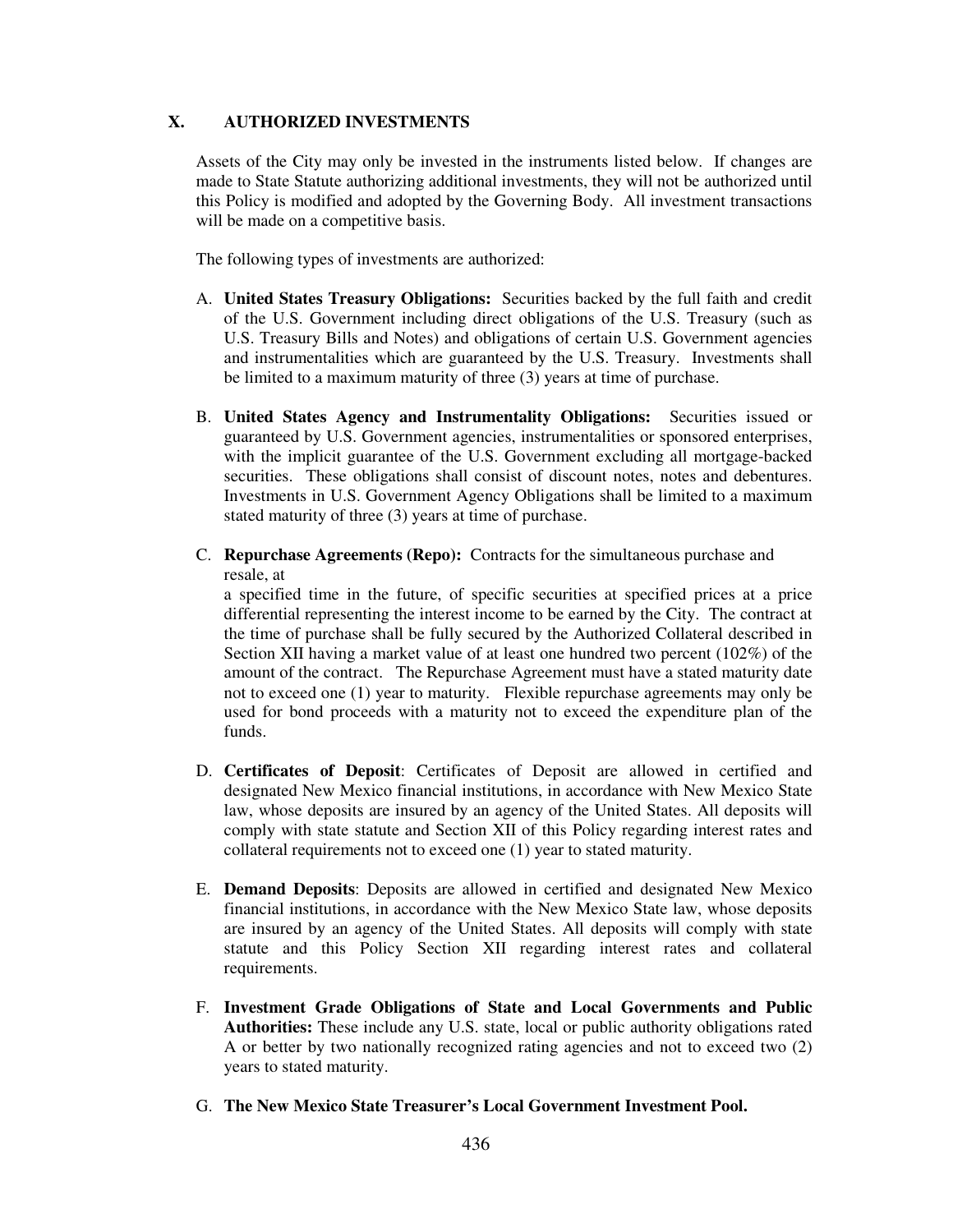H. **Prime Commercial Paper (A1/P1 rated):** Unsecured obligations issued by corporations organized and operating within the United States. The commercial paper shall have an investment grade rating of A1/P1 or equivalent at a minimum. If the rating declines below investment grade, the Finance Director shall notify the members of the Investment Advisory Group by email and the committee will recommend an appropriate course of action at its next regular meeting. The maturity on such investments shall not exceed ninety (90) days to the stated maturity.

### I. **SEC Registered, AAA-rated Money Market Mutual Funds: A qualified money market mutual fund must:**

- 1. be registered with the United States Securities and Exchange Commission;
- 2. comply with the diversification, quality and maturity requirements of Rule 2a-7, or any successor rule, of the United States Securities and Exchange Commission applicable to money market mutual funds;
- 3. assess no fees pursuant to Rule 12b-1, or any successor rule, of the United States Securities and Exchange Commission, no sales load on the purchase of shares and no contingent deferred sales charge or other similar charges, however designated, provided that the City shall not, at any time, own more than five (5) percent of a money market mutual fund's assets;
- 4. be invested only in United States Government and Agency Obligations and repurchase agreements secured by such obligations; and
- 5. be rated AAA or equivalent by a nationally recognized rating agency.

Any investment held by the City that does not meet the guidelines of this Policy shall be liquidated as soon as possible. Proceeds shall be reinvested only as provided by this Policy.

Securities which do not meet Policy requirements because of an adopted change in the Policy shall be reviewed by the Investment Advisory Group to decide on appropriate action to be taken to hold to maturity or liquidate. Liquidation is not mandatory.

Securities which do not meet Policy rating requirements because of a change in credit rating shall be reviewed by the Investment Advisory Group to decide on appropriate action to be taken to hold to maturity or liquidate. Liquidation is not mandatory.

## **XI. COMPETITIVE SELECTION OF INVESTMENT INSTRUMENTS**

- A. A. It will be the policy of the City to transact all securities purchases or sales only through a competitive process that obtains at least three offers or bids. The City will accept the bid/offer which provides (a) the best competitive price within the maturity required and considering the credit quality of the investment; and (b) optimizes the investment objectives of the overall portfolio.
- B. Offers or bids for securities may be received from authorized broker/dealers or issuers of qualified securities as defined in Section X by any of the following means:
	- 1. by phone;
	- 2. by e-mail or other form of electronic communication;
	- 3. through an electronic trading platform;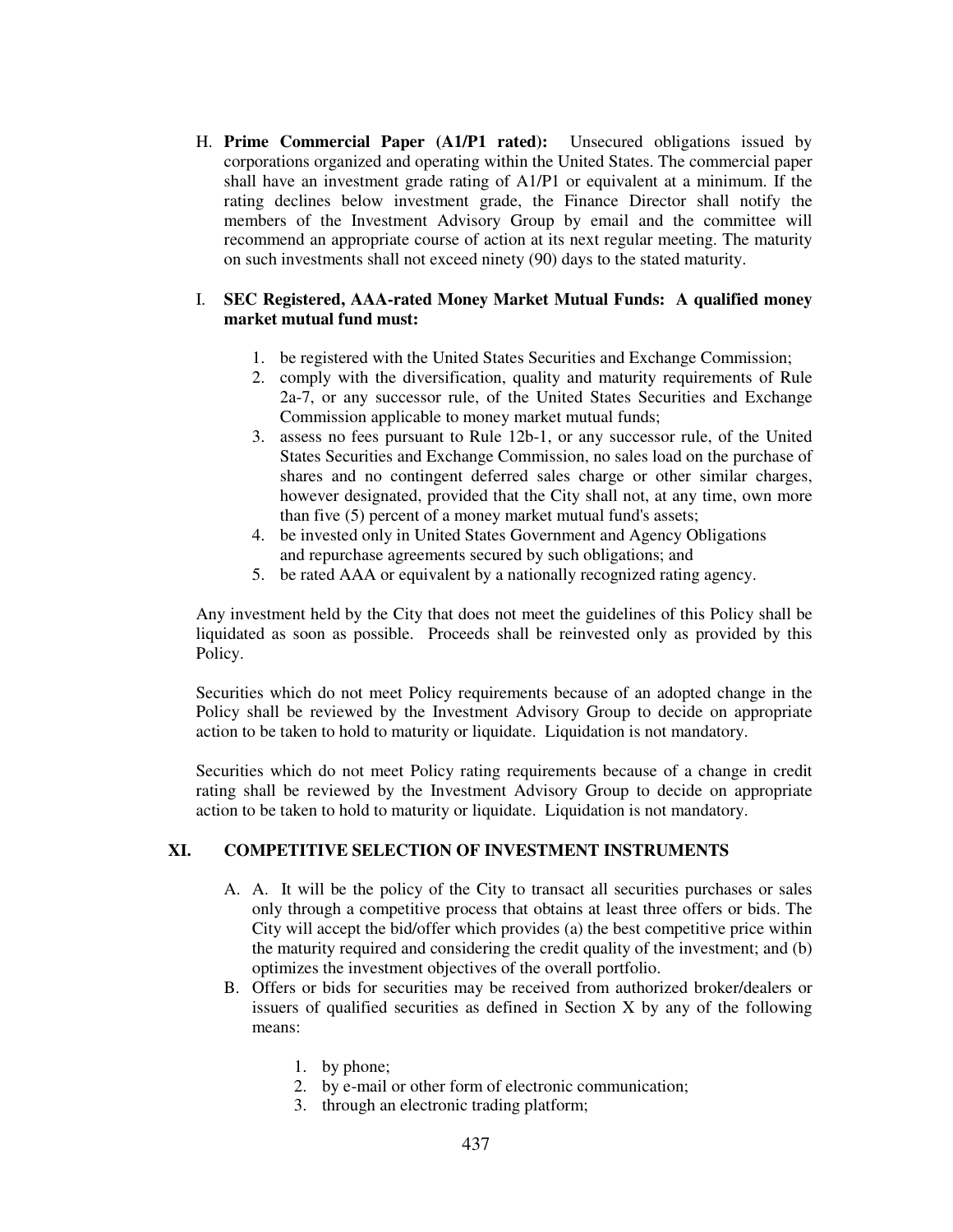- 4. from inventory listings supplied by authorized broker/dealers; and
- 5. directly from issuers.
- C. The City shall:
	- 1. determine a fair market price for the security being purchased or sold;
	- 2. use a rotation, moving through the broker/dealer list and regularly using every broker/dealer for bids/offers;
	- 3. obtain a minimum of three bids or offers on each trade;
	- 4. select the most competitive bid or offer of those obtained; and
	- 5. make every effort to execute each trade within thirty (30) minutes.
- D. The City shall produce and retain written records of each transaction including the name of the financial institutions offering or bidding on securities, rate or price quoted, description of the security, bid/offer selected, and any special considerations that had an impact on the decision. If the lowest priced security (highest yield) was not selected for purchase or the highest bid was not selected for sale, an explanation describing the investment objective prompting the investment/sale will be included in this record.
- E. New issue agency offerings may be purchased from approved broker/dealers or directly from the issuing agency auction or through reverse inquiry without competitive solicitation if it is determined that no agency obligations meeting the City's requirements are available in the secondary market at a higher yield. It will be the responsibility of the Finance Director/Investment Advisor involved with each purchase to produce and retain written records of each transaction when competitive solicitation is not followed.
- F. The Finance Director shall authorize all investment transactions in writing or via email. Executed trade documents shall be reviewed for compliance and signed by the Finance Director after the trade.
- G. All trade fails or compliance violations are to be documented in an error report on the day that they are discovered and shall disclose the reason for each error. Errors shall be summarized in a report to the Investment Advisory Group even if corrected.

## **XII. COLLATERALIZATION**

#### A. Time and Demand Deposits

All City time and demand deposits, (certificates of deposit and interest bearing accounts), shall be secured above the FDIC insurance coverage by collateral pledged to the City pursuant to the requirements of this section. In order to anticipate market changes and provide a level of security for all funds, collateral will be maintained and monitored daily by the depository at 102% of market value of principal and accrued interest on the deposits.

Collateral pledged to secure deposits shall be held by an independent financial institution outside the holding company of the depository in accordance with a safekeeping agreement signed by authorized representatives of the City, the Depository, and the custodian. (If the custodian is the Federal Reserve, a Circular 7 Pledgee Agreement will be executed.) The collateral agreement shall be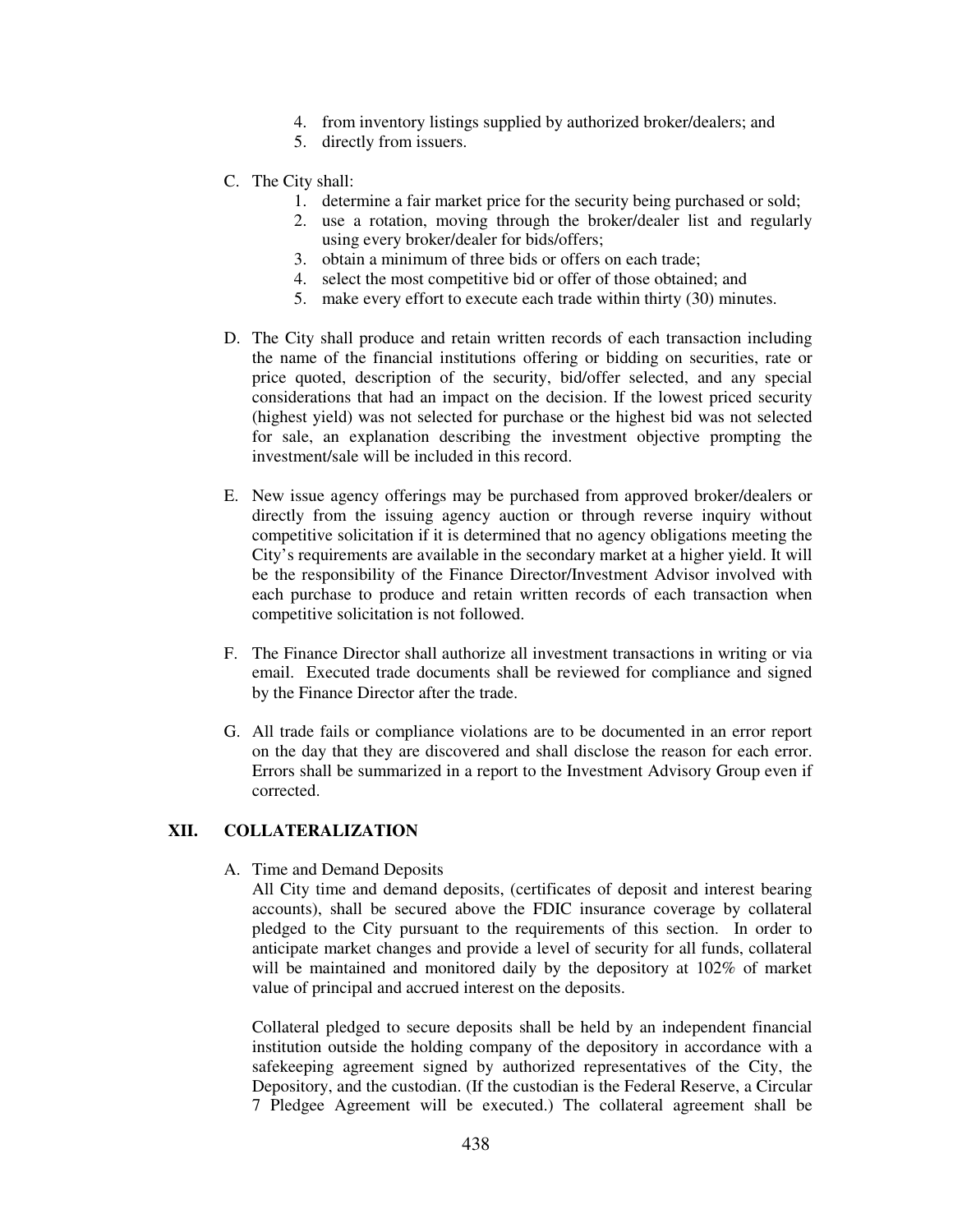approved by resolution of the Bank Board or Bank Loan Committee in accordance with FIRREA<sup>1</sup>. The custodian shall provide a monthly list of collateral directly to the City.

All collateral shall be subject to inspection and audit by the City or the City's independent auditors.

B. Authorized Collateral

The City shall accept only the following securities as collateral for time and demand deposits:

- 1. Obligations of the United States, its agencies or instrumentalities, or other evidence of indebtedness of the United States including mortgage-backed securities which pass the Federal Reserve's Bank Test.
- 2. Obligations, the principal and interest on which, are guaranteed or insured by any state, county, city or other political subdivision of the US rated A (or equivalent) or better by a nationally recognized rating agency.
- 3. Repurchase Agreements Owned Collateral
	- Collateral underlying a repurchase agreement is owned by the City. It will be held by an independent third party safekeeping agent approved by the City under an executed Bond Market Association Master Repurchase Agreement. Collateral with a market value totaling 102% of the principal and accrued interest is required and the counter-party is responsible for the monitoring and maintaining of collateral and margins at all times.

#### **XIII. SAFEKEEPING**

The laws of the State and prudent treasury management require that all securities be bought on a delivery versus payment basis and be held in safekeeping by an independent third party financial institution or the City's designated banking services depository.

All safekeeping arrangements shall be approved by the Finance Director and an agreement of the terms executed in writing. The safekeeping institution shall be required to issue original safekeeping receipts listing each security by rate, description, maturity, par amount, cusip number, and other pertinent information. Each safekeeping receipt will be clearly marked that the security is held for the City.

### **XIV. INVESTMENT PARAMETERS**

A. Diversification.

 $\overline{a}$ 

It is the Policy of the City to diversify the investment portfolios. Investments shall be diversified to reduce the risk of loss resulting from an over concentration of assets in a specific maturity, a specific issuer or a specific class of securities. The following diversification limitations at the time of purchase shall apply to each portfolio:

<sup>&</sup>lt;sup>1</sup> Financial Institutions Resource and Recovery Act is used as the control for FDIC when closing a bank and requires an executed agreement approved by one of these bank boards.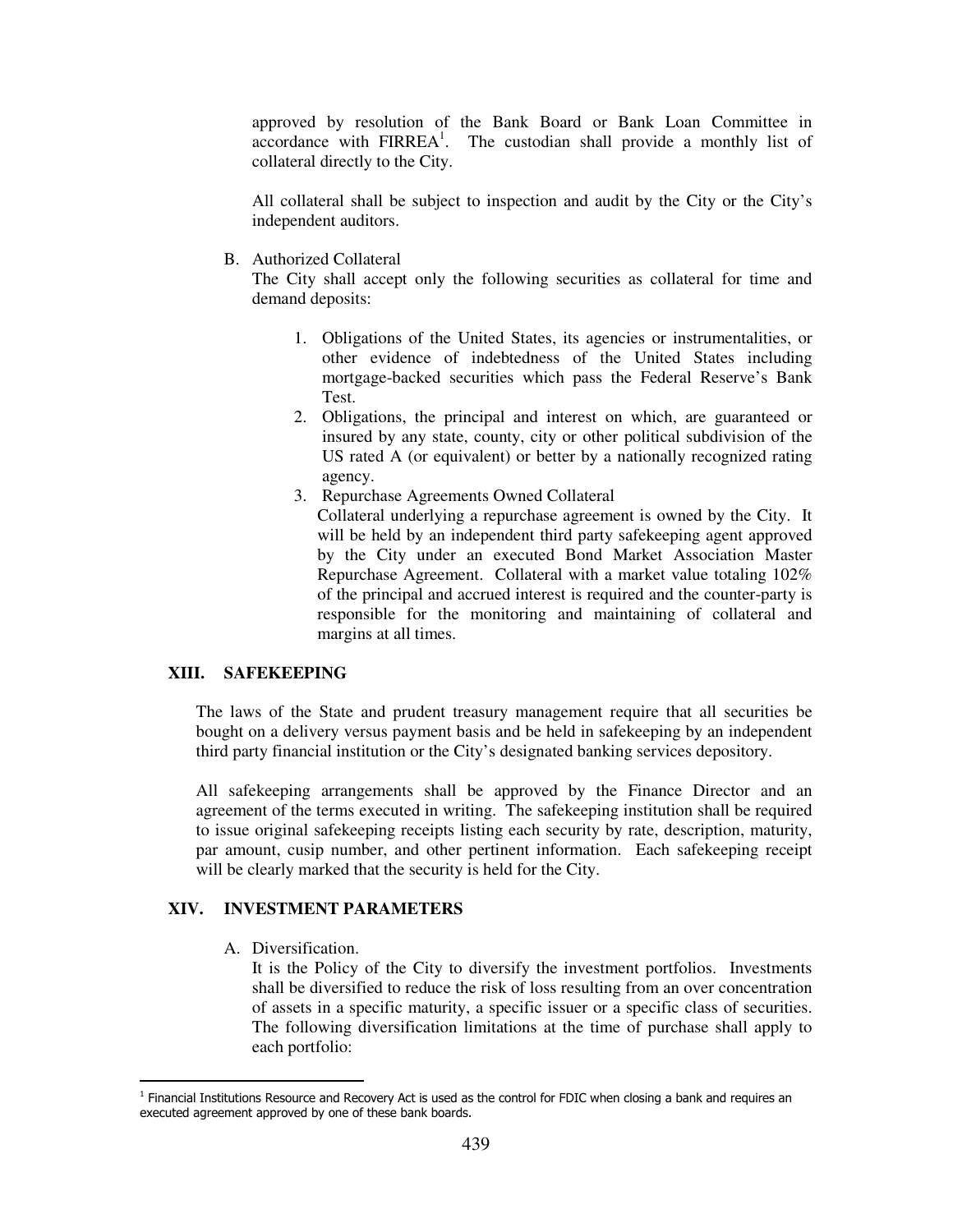| <b>US Treasury Obligations</b>         | 80%  |
|----------------------------------------|------|
| US Agencies/Instrumentalities          | 50%  |
| <b>State and Municipal Obligations</b> | 15%  |
| <b>Certificates of Deposit</b>         | 40%  |
| In any one bank                        | 15%  |
| Repurchase Agreements                  | 50%  |
| Flexible Repo in One Bond Fund         | 100% |
| Local Government Investment Pool       | 75%  |
| Money Market Funds                     | 50%  |
| In any one fund                        | 20%  |
| Ownership of the fund                  | 5%   |
| <b>Commercial Paper</b>                | 25%  |
| Any one issuer                         |      |

- B. Maximum Maturity and Maximum Weighted Average Maturity (WAM).
	- 1. The City recognizes that all portfolios with marketable investment securities are subject to interest rate risk. Therefore, to limit the City's exposure to the possibility of loss due to interest rate fluctuations, the City will not commit any funds to maturities longer than three years to the stated maturity from date of purchase.
	- 2. The stated maturity date on investments made for legal reserves will not exceed the next call date of the designated bond but in no event shall exceed three years.
	- 3. In debt service funds, each subsequent debt service payment should be funded before any extension is made in maturities.
	- 4. Because of inherent difficulties in accurately forecasting cash flow requirements, a portion of the portfolio should be continuously invested in readily available funds such as overnight repurchase agreements, Local Government Investment Pool, or money market mutual funds to ensure that appropriate liquidity is maintained to meet operating obligations.
	- 5. To control overextension of the portfolio, the maximum weighted average maturity (WAM) of the total portfolio will be 365 days. The current WAM will be reported on the quarterly reports.

# **XV. INVESTMENT REPORTING**

### A. Monthly and Quarterly Reporting

The Finance Director shall prepare and submit an investment report to the City Manager, the Advisory Group and the Governing Body at least quarterly. An annual report summarizing investment holdings and performance for the fiscal year shall also be prepared and presented to the Governing Body in concert with the annual financial reports. The report shall provide summary and detail information to represent the status of the current investment portfolio and transactions made over the reporting period. The report shall include a management summary that allows the reader to ascertain whether investment activities (such as allocation by market sector and maturity) during the reporting period have conformed to the Investment Policy.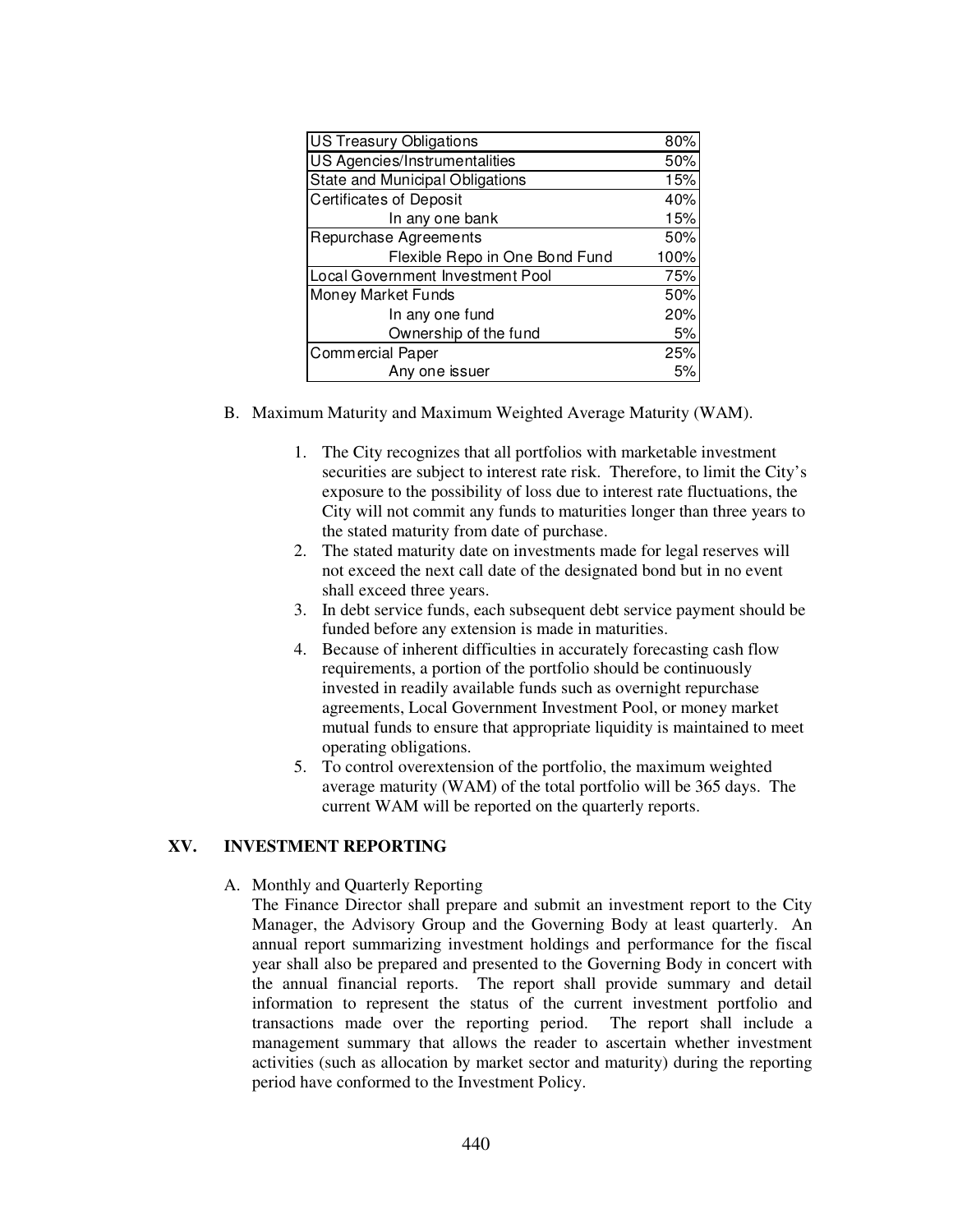The report will include the following at a minimum:

- A full description of individual securities including amortized book and market value;
- Unrealized gains or losses;
- Summary change in market value during the period as a measure of volatility;
- Weighted average yield of the portfolio;
- Weighted average yield of the portfolio benchmark;
- Earnings for the period (accrued and net amortization);
- Allocation analysis of the total portfolio by market sector and maturity; and
- Statement of compliance of the investment portfolio with Investment Policy.

Market prices for the calculation of market value will be obtained from independent sources.

B. Performance Standards.

The investment portfolio will be managed in accordance with the parameters specified within the Ordinance and this Policy. The benchmark for the City's portfolio shall be the one-year U.S. Treasury Bill, designated for its comparability to the City's expected average cash flow pattern.

# **XVI. POLICY APPROVAL**

The Investment Policy shall be reviewed by the Advisory Group once annually and reviewed and approved at least every three years by the Governing Body. The resolution approving the Policy shall detail any and all changes made to the Policy as a result of the review.